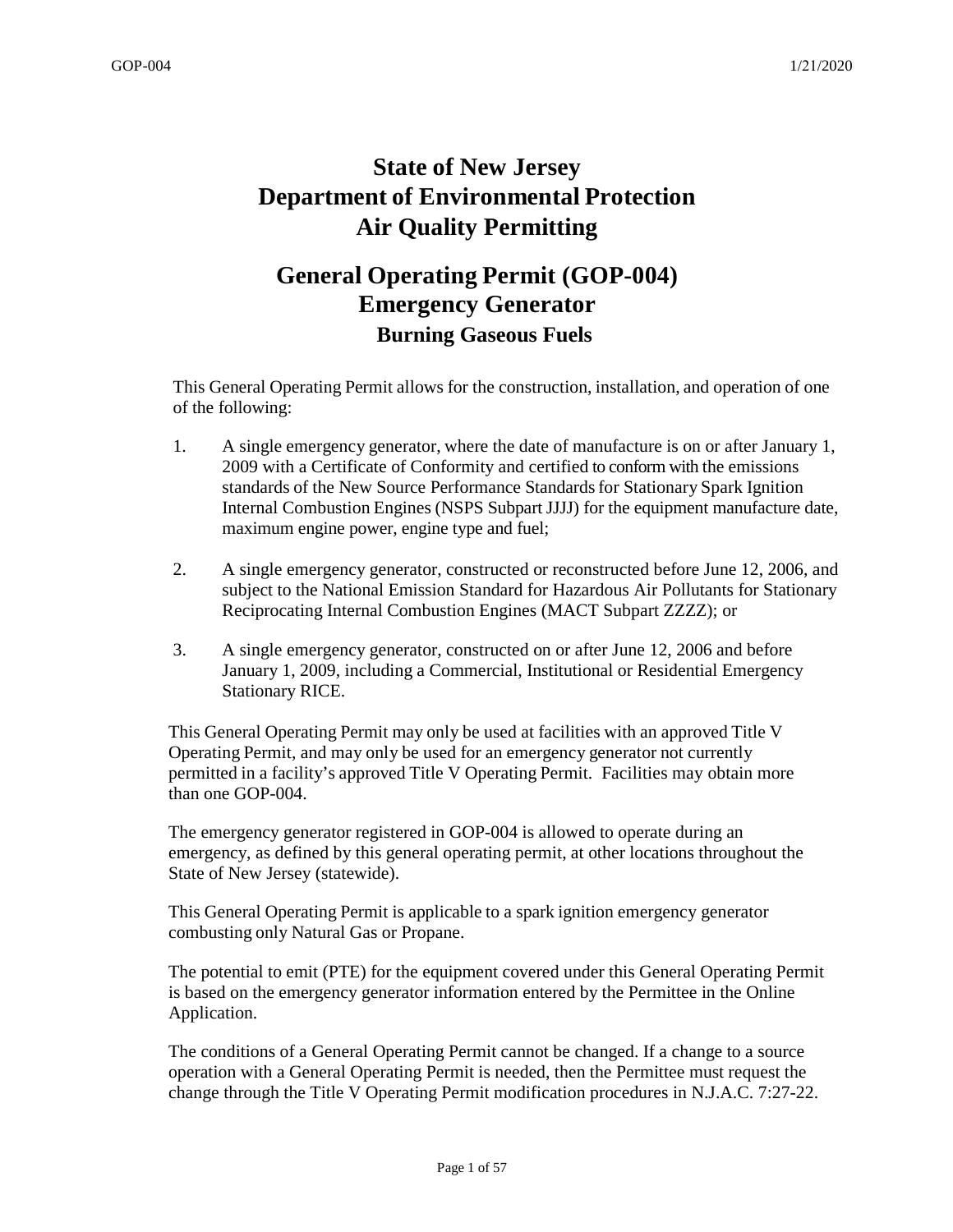#### **I. DEFINITIONS**

**"Area Source of HAPS"** means any stationary source of hazardous air pollutants (HAPs) that is not a major source (emitting 10 tons per year of more of any HAP or 25 tons per year or more of any combination of HAPs) as defined in 40 CFR 63.2.

**"Certified stationary internal combustion engine"** (from NSPS Subpart JJJJ) means an engine that belongs to an engine family that has a certificate of conformity that complies with the emission standards and requirements in NSPS Subpart JJJJ, or of 40 CFR part 90, 40 CFR part 1048, or 40 CFR part 1054, as appropriate.

**"Certificate of Conformity"** means a certificate issued by EPA to the manufacturer of the stationary internal combustion engine that the engine is certified and conforms to the emission standards and requirements in 40 CFR part 90, 40 CFR 1048, or 40 CFR part 1054, as applicable.

**"Commercial Emergency Stationary RICE"** means an emergency stationary RICE used in commercial establishments including but not limited to office buildings, hotels, stores, telecommunications facilities, restaurants, financial institutions, banks, doctor's offices, sports and performing arts facilities.

**"Date of manufacture" or "manufacture date"** means the date the engine is originally produced.

**"Department"** means the New Jersey Department of Environmental Protection.

**"Emergency"** means any situation arising from sudden and reasonably unforeseeable events beyond the control of a facility, such as an act of God, which requires immediate corrective action to restore normal operation, and which causes the facility, due to unavoidable increases in emissions attributable to the emergency to exceed a technology-based emission limitation set forth in its operating permit. This term shall not include noncompliance caused by improperly designed equipment, lack of preventive maintenance, careless or improper operation, or operator error.

**"Emergency Generator"** means a combustion source that:

- 1. Is located at a facility and produces mechanical or thermal energy, or electrical power exclusively for use at the facility; and
- 2. Is the source of mechanical or thermal energy, or electrical power when the primary source of energy is unavailable as a result of;
	- a. A power disruption that results from construction, repair, or maintenance activity at the facility. Operation of the combustion source under this subparagraph is limited to 30 days in any calendar year, not including operation during the performance of normal testing and maintenance procedures, as recommended in writing by the manufacturer and/or as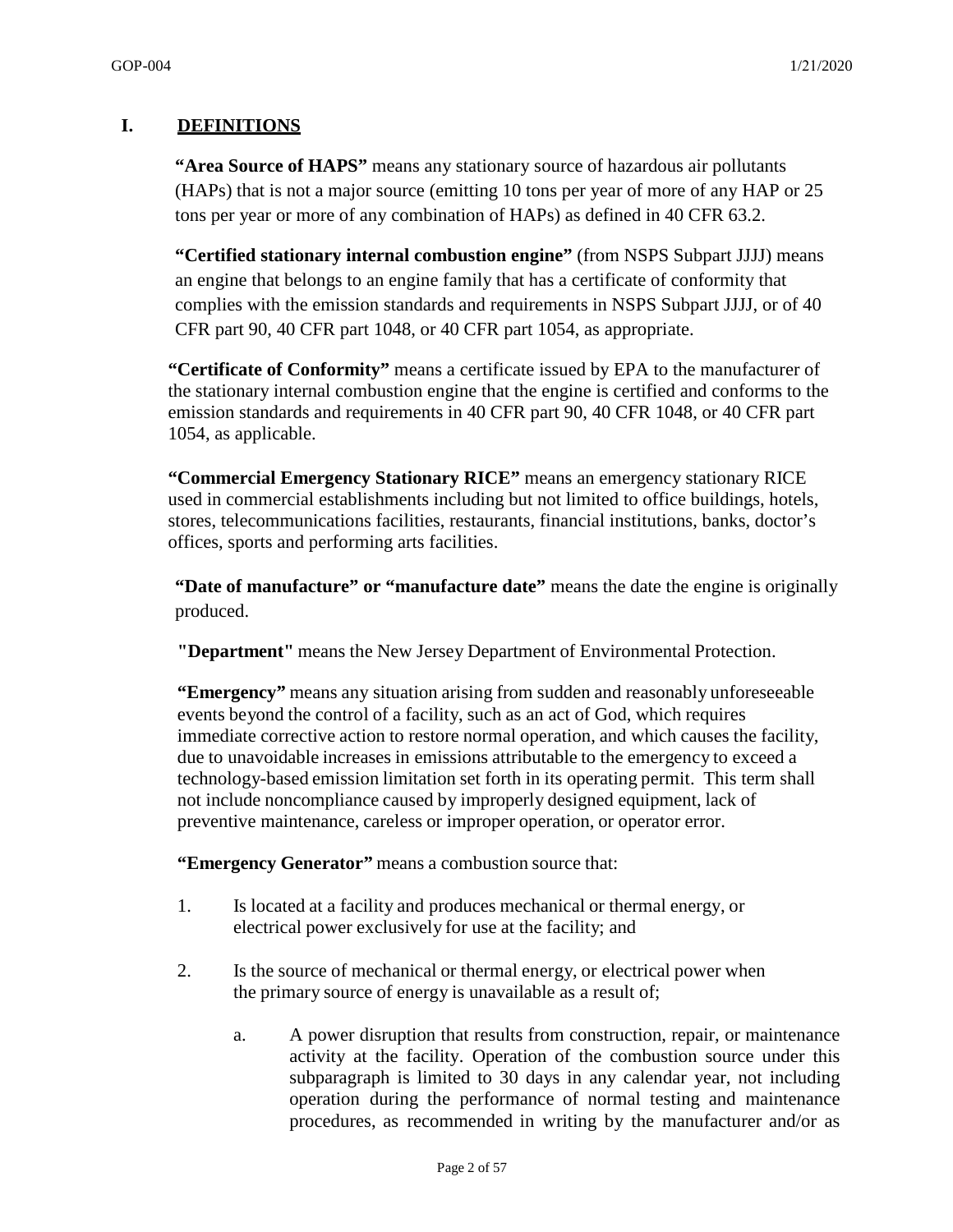required in writing by a Federal or State law or regulation provided at N.J.A.C 7:27-19.2(d)1;

- b. A power outage or failure of the primary source of mechanical or thermal energy because of an emergency; or
- c. A voltage reduction issued by PJM and posted on the PJM internet website (www.pjm.com) under the "emergency procedures" menu.

**"External loss"** means a loss of the primary source of energy because of an emergency that is outside of the facility.

**"Gaseous Fuel"** means natural gas or propane.

**"ICE"** means Internal Combustion Engine.

**"Institutional Emergency Stationary RICE"** means an emergency stationary RICE used in institutional establishments including but not limited to medical centers, nursing homes, research centers, institutions of higher education, correctional facilities, elementary and secondary schools, libraries, religious establishments, police stations, and fire stations.

**"Internal loss"** means a loss of the primary source of energy because of an emergency within the facility.

**"Lean Burn Engine"** means any two-stroke or four-stroke spark ignited engine that does not meet the definition of a rich burn engine.

**"Maximum engine power"** (from NSPS Subpart JJJJ) means maximum engine power as defined in 40 CFR 1048.801.

**"Maximum gross heat input rate" or "Maximum rated heat input"** means the maximum amount of fuel a combustion source is able to combust in a given period as stated by the manufacturer of the combustion source. This term is expressed in BTUs per hour, based on the higher heating value of the fuel.

**"Non-resettable hour meter"** means a meter which records all periods of engine operation as cumulative hours that cannot be reset to zero or any other value other than cumulative recorded time.

**"NSPS Subpart IIII"** means Standards of Performance for New Sources as promulgated under 40 CFR 60, commonly referred to as New Source Performance Standards, applicable to stationary **compression** ignition internal combustion engines.

**"NSPS Subpart JJJJ"** means Standards of Performance for New Sources as promulgated under 40 CFR 60, commonly referred to as New Source Performance Standards, applicable to stationary spark ignition internal combustion engines.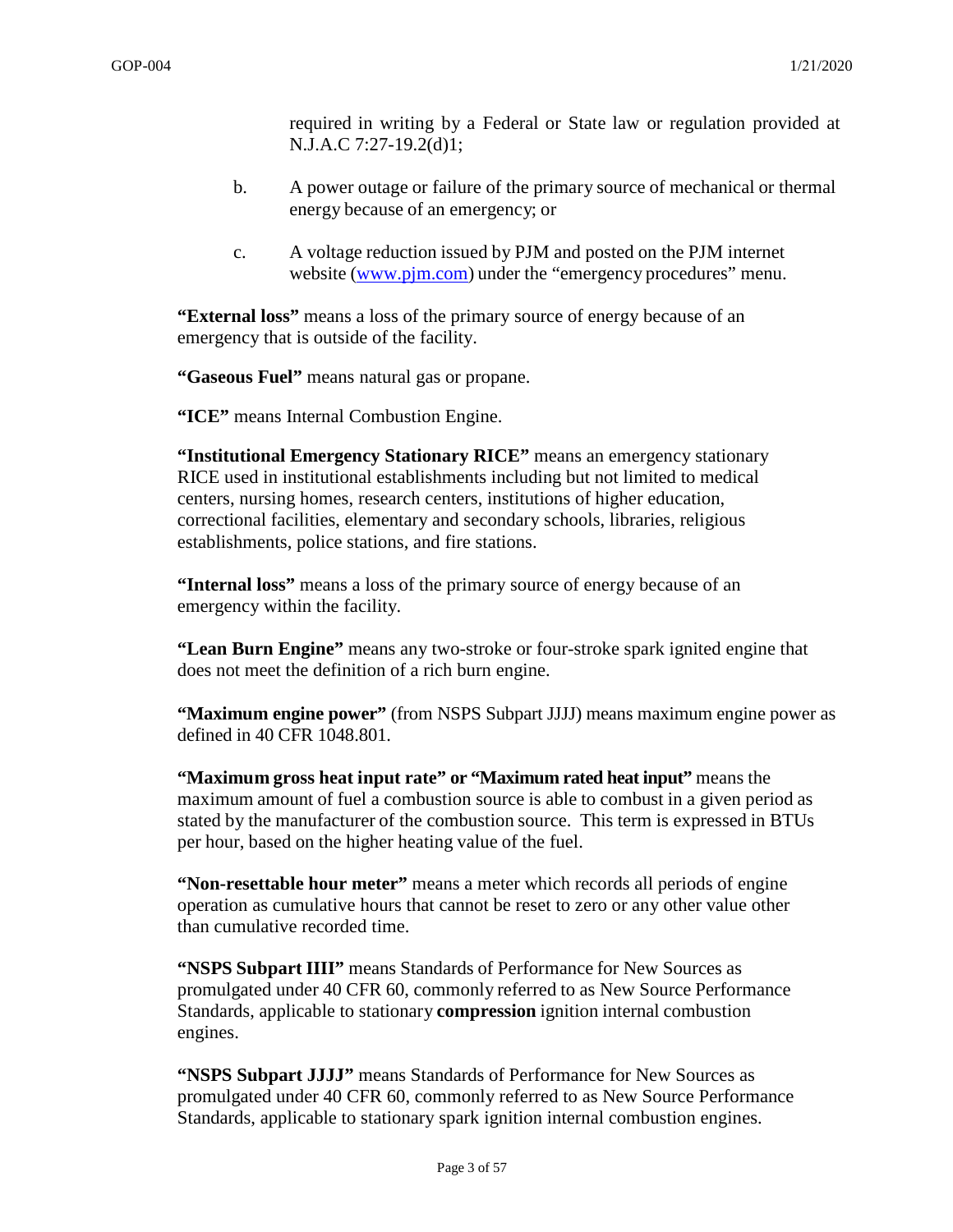**"Residential Emergency Stationary RICE"** means an emergency stationary RICE used in residences including but not limited to homes or apartment buildings.

**"RICE"** means Reciprocating Internal Combustion Engine.

**"Rich Burn Engine"** means any four-stroke spark ignited engine where the manufacturer's recommended operating air/fuel ratio divided by the stoichiometric air/fuel ratio at full load conditions is less than or equal to 1.1. Engines originally manufactured as rich burn engines, but modified prior to June 12, 2006, with passive emission control technology for  $NO<sub>X</sub>$  (such as pre-combustion chambers) will be considered lean burn engines. Also, existing engines where there are no manufacturer's recommendations regarding air/fuel ratio will be considered a rich burn engine if the excess oxygen content of the exhaust at full load conditions is less than or equal to 2 percent.

**"SI Engine"** means Spark Ignition Engine.

**"Voltage reduction"** means a reduction in customer supply voltage of at least five percent by an electric distribution company in order to reduce load on an electric distribution system.

#### **II. AUTHORITY AND STATEMENT OF BASIS**

#### **A. Applicability**

- 1. This General Operating Permit is issued under the authority granted to Air Quality Permitting pursuant to N.J.S.A. 26:2C-9.2. This General Operating Permit shall allow for inspections and evaluations to assure compliance with all applicable provisions of N.J.A.C. 7:27 et seq., NSPS Subpart A, NSPS Subpart JJJJ, MACT Subpart A and MACT Subpart ZZZZ.
- 2. This GOP consists of Sections I through VII and the completed Online Application. Each section of this GOP and completed Online Application are enforceable.
- 3. This General Operating Permit allows for the construction, installation, and operation of one of the following:
	- a. A single emergency generator, where the date of manufacture is on or after January 1, 2009, with a Certificate of Conformity and certified to conform with the emissions standards of the New Source Performance Standards for Stationary Spark Ignition Internal Combustion Engines (NSPS Subpart JJJJ) for the equipment manufacture date, maximum engine power, engine type and fuel;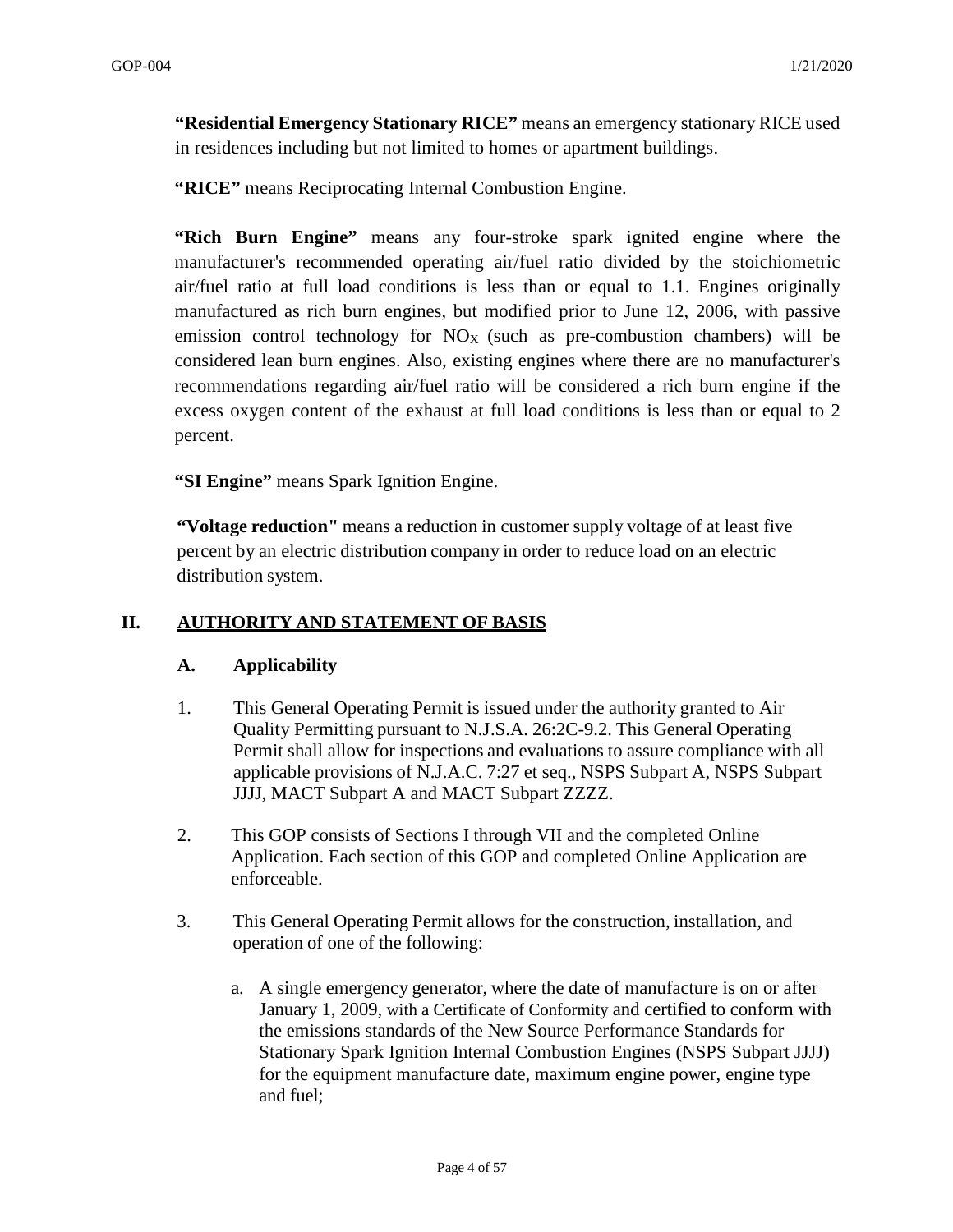- b. A single emergency generator, constructed or reconstructed before June 12, 2006, and subject to the National Emission Standard for Hazardous Air Pollutants for Stationary Reciprocating Internal Combustion Engines (MACT Subpart ZZZZ); or
- c. A single emergency generator, constructed on or after June 12, 2006 and before January 1, 2009, including a Commercial, Institutional or Residential Emergency Stationary RICE.
- 4. The emergency generator registered in GOP-004 is allowed to operate during an emergency, as defined by this general operating permit, at other locations throughout the State of New Jersey (statewide).
- 5. This General Operating Permit is applicable to a spark ignition emergency generator combusting only Natural Gas or Propane.
- 6. The potential to emit (PTE) for the equipment covered under this General Operating Permit is based on the emergency generator information entered by the Permittee in the Online Application.
- 7. The conditions of a General Operating Permit cannot be changed. If a change to a source operation with a General Operating Permit is needed, then the Permittee must request the change through the Title V Operating Permit modification procedures in N.J.A.C. 7:27-22.
- 8. The Permittee shall comply with the General Procedures for General Operating Permits posted at the Department's website: http://www.state.nj.us/dep/aqpp.
- 9. This General Operating Permit allows for operation of the Emergency Generator during the following:
	- a. Performance of normal testing and maintenance procedures, as recommended in writing by the manufacturer and/or as required in writing by a Federal or State law or regulation;
	- b. When there is power outage or the primary source of mechanical or thermal energy fails because of an emergency, or when the power disruption resulted from construction, repair, or maintenance activity (CRM) at the facility. Operation of the emergency generator under construction, repair, or maintenance activity is limited to 30 days in any calendar year; or
	- c. When there is a voltage reduction issued by PJM and posted on the PJM internet website (www.pjm.com) under the "emergency procedures" menu.
- 10. The conditions of approval for this permit are based on applicability requirements in State and Federal air pollution control rules. Each condition in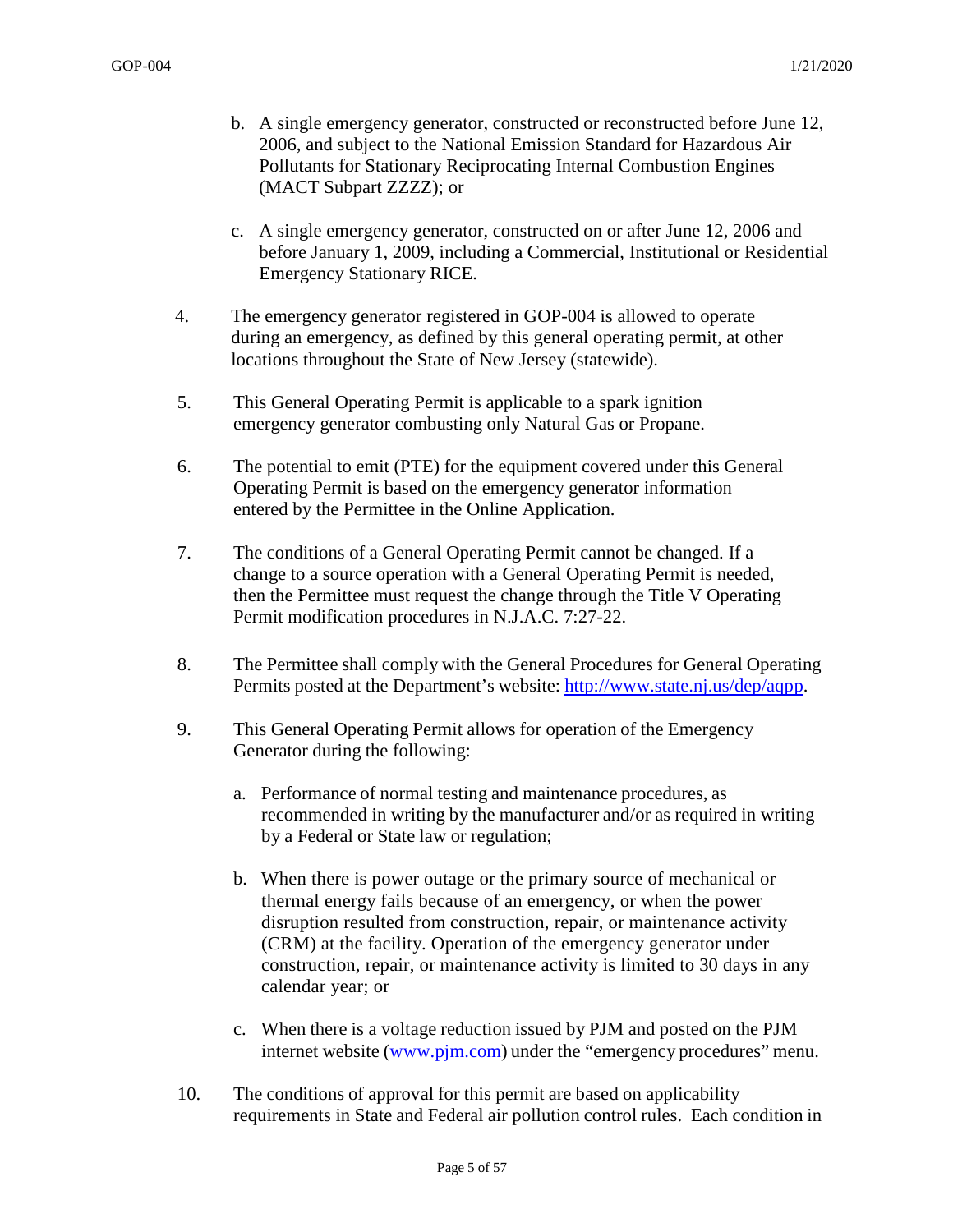the permit includes the citation of the applicable requirement on which the condition is based.

#### **B. Monitoring, Recordkeeping and Reporting**

- 1. The General Operating Permit includes monitoring, recordkeeping and reporting requirements that are sufficient to demonstrate the facility's compliance with the applicable requirements.
- 2. The owner or operator is required to monitor the annual hours of operation for normal testing and maintenance; maintain the total operating time from the emergency generator's hour meter; monitor fuel usage; and maintain emergency generator manufacturer documentation including maximum rated heat input, maximum engine power, and manufacture date.
- 3. For a NSPS Subpart JJJJ emergency generator, the owner or operator is required to maintain records of the USEPA certificate of conformity showing the emergency generator is certified to conform with the emissions standards of NSPS Subpart JJJJ for the equipment manufacture date, maximum engine power, engine type and fuel, and maintain records of the maintenance conducted on the emergency generator.
- 4. For a MACT Subpart ZZZZ emergency generator, the owner or operator is required to keep records of the date and the hour meter reading at the time of each oil and filter replacement, of each spark plug inspection and replacement, and of each hoses/belts inspection and replacement.
- 5. The owner or operator is required to maintain documentation onsite for the determination of a net emission increase or a significant net emission increase pursuant to N.J.A.C. 7:27-18.7 showing all Emergency Generator GOPs that have been registered.
- 6. The owner or operator is required to monitor usage of the emergency generator for purposes other than testing and maintenance. For emergency usage due to loss of the primary source of energy internal at the facility (where the cause of the power loss is known), document the emergency that occurred, the damages to the primary source of energy, and the amount of time needed for repairs. For responses to PJM requests, maintain a copy of the voltage reduction notification from PJM or other documentation of the voltage reduction on site.
- 7. The owner or operator is required to monitor the emergency usage of the emergency generator for any other location that the emergency generator operates. The owner or operator is required to document if the emergency use was due to internal or external loss of primary source of energy at the location. If internal loss at the location, document the emergency that occurred, the damages to the primary source of energy and the amount of time needed for repairs. For responses to PJM requests, maintain a copy of the voltage reduction notification from PJM or other documentation of the voltage reduction on site.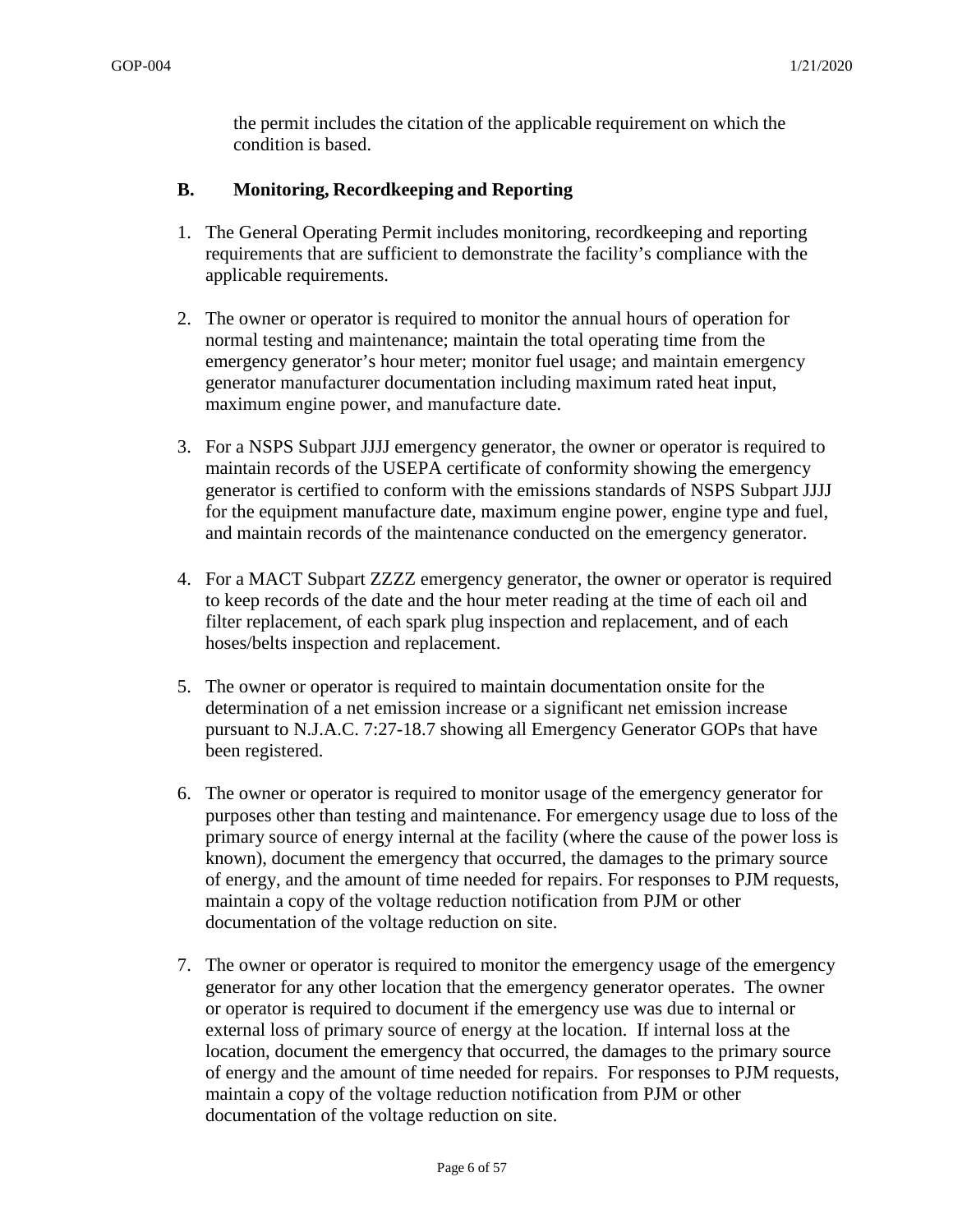8. The owner or operator of the emergency generator must keep records of the date and the hour meter reading at the time of each oil and filter replacement, of each spark plug inspection and replacement, and of each hoses/belts inspection and replacement.

#### **III. EXCLUSIONS**

- 1. This General Operating Permit cannot be used to register the following equipment:
	- a. An emergency generator that combusts fuels such as No. 2, No. 4, No. 5 or No. 6 fuel oil, crankcase oil, spec-oil, or any other used oils, diesel fuel, kerosene, landfill or refinery gas, facility byproducts, or any other type of waste materials, exclusively or in mixtures with commercial fuels.
	- b. An emergency generator subject to NSPS Subpart IIII.
	- c. An emergency generator subject to the Standards of Performance for Stationary Spark Ignition Internal Combustion Engines (NSPS Subpart JJJJ) that is required to demonstrate compliance by performance/field testing pursuant to 40 CFR 60.4243.
	- d. An emergency generator subject to the Standards of Performance for Stationary Spark Ignition Internal Combustion Engines (NSPS Subpart JJJJ) that does not have an USEPA certificate of conformity showing compliance with the emissions standards and requirements in NSPS Subpart JJJJ.
	- e. An emergency generator which requires greater than 100 hours per year for normal testing and maintenance.
	- f. Black start engines.
	- g. Fire pumps as defined by the National Fire Protection Association, (NFPA), NFPA-20 regulations.
- 2. This General Operating Permit does not allow for the use of the following:
	- a. For load shaving, peaking power production, or generation in an agreement with a utility energy assistance or demand response program.
	- b. In a circumstance other than an emergency, voltage reduction or normal testing and maintenance.
	- c. For normal testing and maintenance procedures on days when the Department forecasts air quality anywhere in New Jersey to be "unhealthy for sensitive groups," "unhealthy," "very unhealthy" or "hazardous" as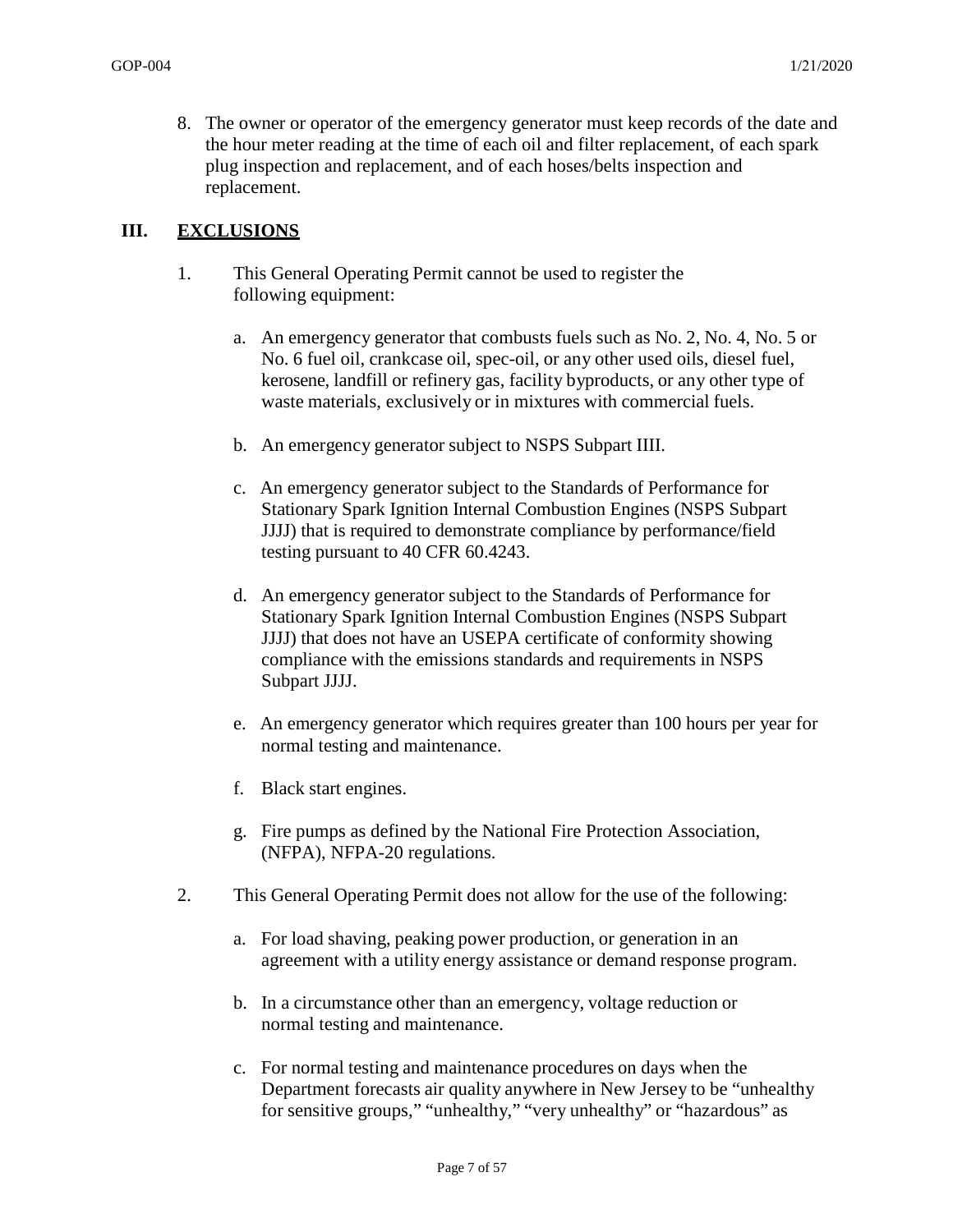defined in the U.S. EPA's Air Quality Index, at http://www.airnow.gov, incorporated herein by reference, as amended and supplemented, unless required in writing by a Federal or State law or regulation. Procedures for determining the air quality forecasts for New Jersey are available at the Department's air quality permitting website at www.state.nj.us/dep/aqpp/aqforecast.

d. As a source of energy or power after the primary energy or power source has become operable again. If the primary energy, or power source is under the control of the owner or operator of the Emergency Generator, the owner or operator shall make a reasonable, timely effort to repair the primary energy or power source.

#### **IV. LIMITATIONS AND REQUIREMENTS**

- 1. Pursuant to N.J.A.C. 7:27-22, any person who wishes to construct, install and operate equipment under the authority of the General Operating Permit may register for the General Operating Permit only if the piece of equipment meets the APPLICABILITY requirements listed in the General Operating Permit.
- 2. The conditions of a General Operating Permit cannot be changed. If a change to a source operation with a General Operating Permit is needed, then the Permittee must request the change through the Title V Operating Permit modification procedures in N.J.A.C. 7:27-22.
- 3. A facility with an expired Title V Operating Permit without an Application Shield pursuant to N.J.A.C. 7:27-22.7 may not register for the use of a General Operating Permit.
- 4. General Operating Permits may only be used for equipment not currently listed in an approved Title V Operating Permit. Facilities that will be getting a Title V Operating Permit in the future, or those that are in the process of getting a Title V Operating Permit, may use General Permits from N.J.A.C. 7:27-8 (Subchapter 8) until they obtain an approved Title V Operating Permit.
- 5. General Operating Permits may not be used where annual emissions of any air contaminant from the facility would increase by such amounts that would make the facility subject to the requirements of N.J.A.C. 7:27-18 (Emission Offset Rule), 40 CFR 51 Appendix S (Emission Offset Interpretative Ruling), 40 CFR 52.21 (PSD) or make the facility a major source for HAPs as defined in 40 CFR 63 (National Emission Standards for Hazardous Air Pollutants for Source Categories).
- 6. Any facility with an approved Title V Operating Permit that obtains General Operating Permit(s) must determine based on its own evaluation that none of the General Operating Permit(s) it obtained would cause the facility to be subject to N.J.A.C. 7:27-18 (Emission Offset Rule), 40 CFR 51 Appendix S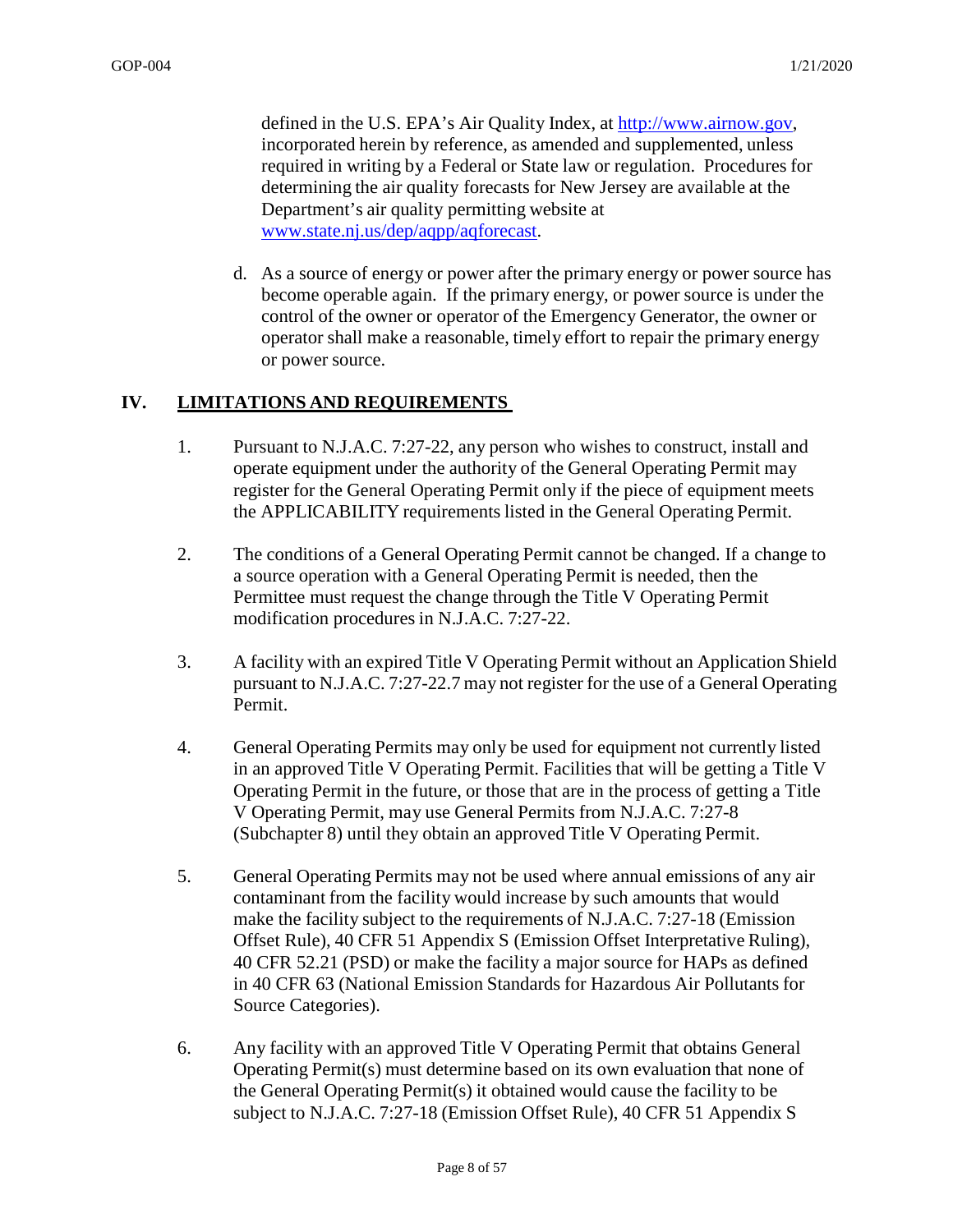(Emission Offset Interpretative Ruling), 40 CFR 52.21 (PSD) or make the facility a major source for HAPs as defined in 40 CFR 63 (National Emission Standards for Hazardous Air Pollutants for Source Categories). The basis for this determination must be kept on site and submitted with the next Title V Operating Permit modification application that increases actual emissions or Renewal Application, whichever occurs first. If found that the General Operating Permit has caused the facility to be subject to the above regulations, the authorization contained in the General Operating Permit is null and void and installation of equipment under this General Operating Permit will subject the facility to appropriate enforcement action.

- 7. The general requirements in the facility's Title V Operating Permit, such as those in the General Provisions and Authorities Section and Subject Item FC of the Compliance Plan, also apply to the source operation covered by this General Operating Permit. This includes, but is not limited to, the six month deviation report and annual compliance certification.
- 8. The expiration date of the General Operating Permit will be the expiration date of the facility's approved Title V Operating Permit. If the Title V Operating Permit has expired and has an application shield pursuant to N.J.A.C. 7:27-22.7, the conditions of the General Operating Permit remain enforceable until the Title V Operating Permit is renewed.
- 9. The General Operating Permit will be incorporated into the facility's Title V Operating Permit the first time the Title V Operating Permit is opened for a modification that proposes an increase in actual emissions, or at renewal, whichever occurs first. The General Operating Permit will be merged into the Title V Operating Permit at that time.

#### **V. EQUIPMENT SPECIFICATIONS**

- 1. The Emergency Generator shall have an USEPA certificate of conformity. The emergency generator shall be certified to conform to the emissions standards and requirements in the Standards of Performance for Stationary Spark Ignition Internal Combustion Engines (NSPS Subpart JJJJ) for owners and operators specified at 40 CFR 60.4233. The owner/operator certifies the emergency generator will be operated and maintained in accordance with the manufacturer's emission-related written instructions.
- 2. The owner or operator shall retain on-site the following documentation for the Emergency Generator:
	- a. USEPA certificate of conformity showing the emergency generator is certified to conform with the emissions standards of the New Source Performance Standards for Stationary Spark Ignition Internal Combustion Engines (NSPS Subpart JJJJ) for the equipment manufacture date, maximum engine power, engine type and fuel.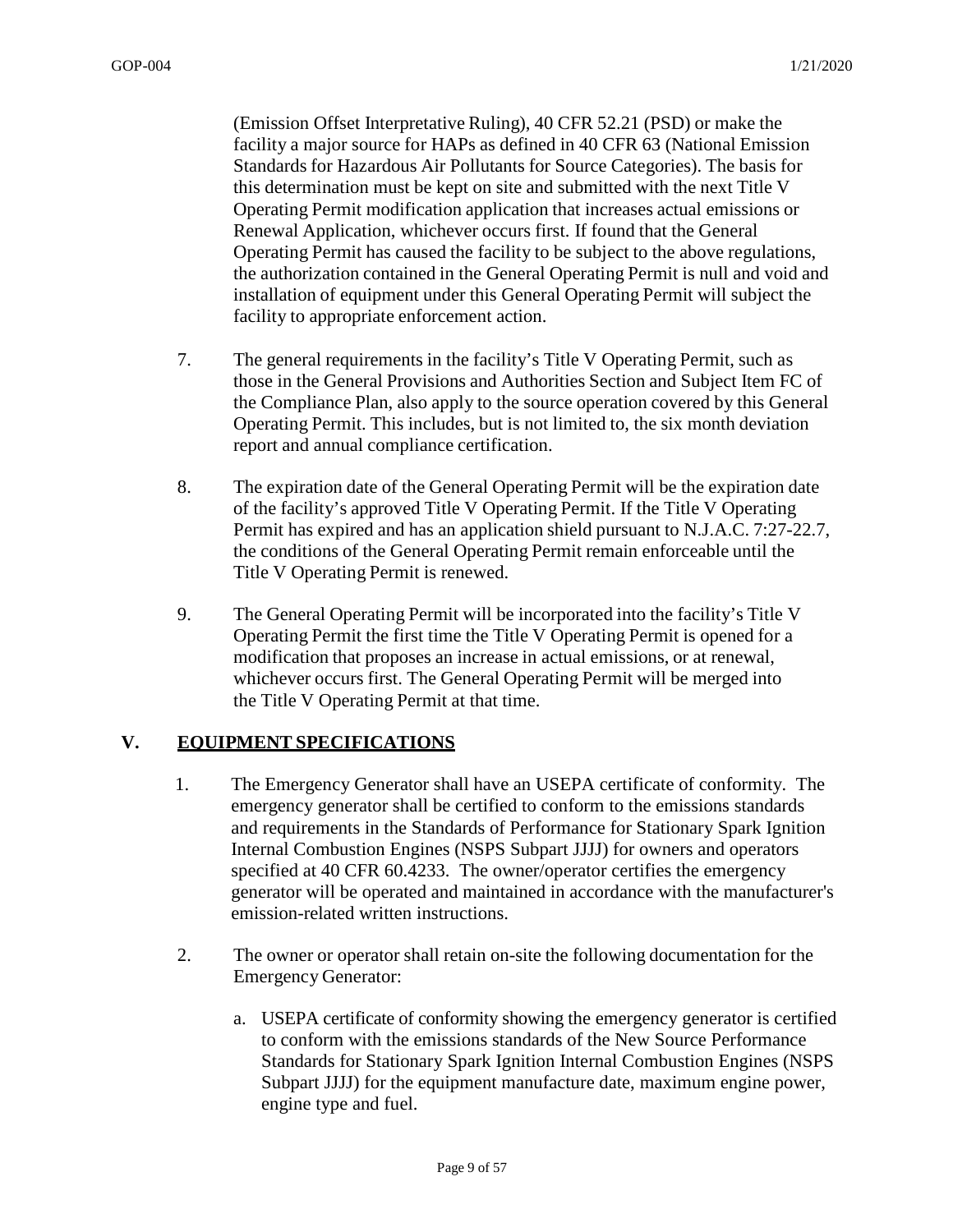- b. The calculated maximum rated heat input of the engine, in millions of BTU per hour (HHV), based on the maximum Natural Gas or Propane input in cubic feet per hour.
- c. The maximum engine power in kW and HP.
- d. The maximum Natural Gas or Propane input in cubic feet per hour.
- e. NOx, CO, VOC emissions in grams per horsepower hour or grams per kilowatt hour, as applicable.
- f. Normal testing and maintenance procedures, as recommended in writing by the manufacturer and/or as required in writing by a Federal or State law or regulation.
- 3. The Emergency Generator shall be equipped with a non-resettable hour meter.
- 4. The Emergency Generator shall use Natural Gas or Propane.

#### **VI. POTENTIAL TO EMIT**

- 1. The Permittee shall select one of the emergency generator permitting options in the Online Application based on manufacture date, maximum engine power and fuel type. Only one General Operating Permit Number can be selected.
- 2. The Permittee will enter the following information in the Online Application Form:

Maximum rated heat input (MMBtu/hr-HHV), maximum engine power (kW); maximum engine power (HP); VOC, NOx, CO, (g/HP-hr) from the Certificate of Conformity or Manufacturer Specification Sheet for the emergency generator; and the annual hours for normal testing and maintenance (Hours/year, not including anticipated emergencies). Normal testing and maintenance hours are based on the hours recommended in writing by the manufacturer or the requirements of a federal or state law or regulation.

3. Based on the information entered in the Online Application, the potential to emit limits in pounds per hour and tons per year will be calculated automatically for VOC, NOx, CO, TSP and PM10. The maximum emission rate of SO2 based on the sulfur content of natural gas or propane shall remain below the reporting threshold of 0.05 lb/hr in Appendix Table A to N.J.A.C. 7:27-22.

#### **VII. COMPLIANCE PLAN**

The Emergency Generator covered by this General Operating Permit is subject to the applicable requirements listed on the following pages.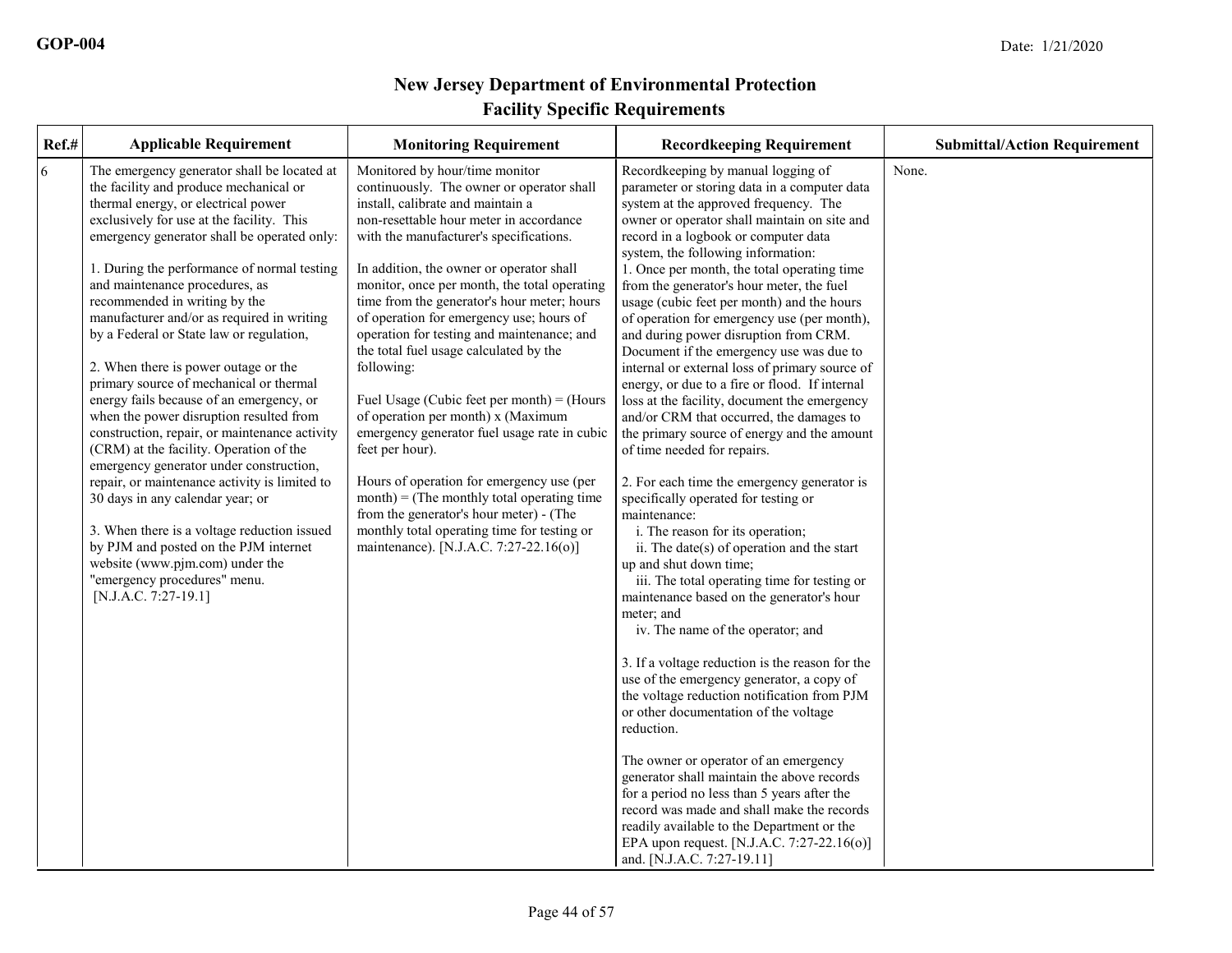| Ref.# | <b>Applicable Requirement</b>                                                                                                                                                                                                                                                                                                                                                                                                                                                                                                                                                                                                                                                | <b>Monitoring Requirement</b> | <b>Recordkeeping Requirement</b> | <b>Submittal/Action Requirement</b> |
|-------|------------------------------------------------------------------------------------------------------------------------------------------------------------------------------------------------------------------------------------------------------------------------------------------------------------------------------------------------------------------------------------------------------------------------------------------------------------------------------------------------------------------------------------------------------------------------------------------------------------------------------------------------------------------------------|-------------------------------|----------------------------------|-------------------------------------|
| 7     | This emergency generator shall not be used:                                                                                                                                                                                                                                                                                                                                                                                                                                                                                                                                                                                                                                  | None.                         | None.                            | None.                               |
|       | 1. For normal testing and maintenance on<br>days when the Department forecasts air<br>quality anywhere in New Jersey to be<br>"unhealthy for sensitive groups,"<br>"unhealthy," or "very unhealthy" as defined<br>in the EPA's Air Quality Index at<br>http://airnow.gov/, as supplemented or<br>amended and incorporated herein by<br>reference, unless required in writing by a<br>Federal or State law or regulation.<br>Procedures for determining the air quality<br>forecasts for New Jersey are available at the<br>Department's air quality permitting web site<br>at<br>http://www.state.nj.us/dep/aqpp/aqforecast;<br>and                                          |                               |                                  |                                     |
|       | 2. As a source of energy or power after the<br>primary energy or power source has become<br>operable again after emergency or after<br>power disruption resulted from construction,<br>repair, or maintenance activity. Operation of<br>the emergency generator during<br>construction, repair, or maintenance activity<br>shall be limited to no more than 30 days of<br>operation per calendar year. If the primary<br>energy or power source is under the control<br>of the owner or operator of the emergency<br>generator, the owner or operator shall make<br>a reasonable, timely effort to repair the<br>primary energy or power source. [N.J.A.C.<br>$7:27-19.2(d)$ |                               |                                  |                                     |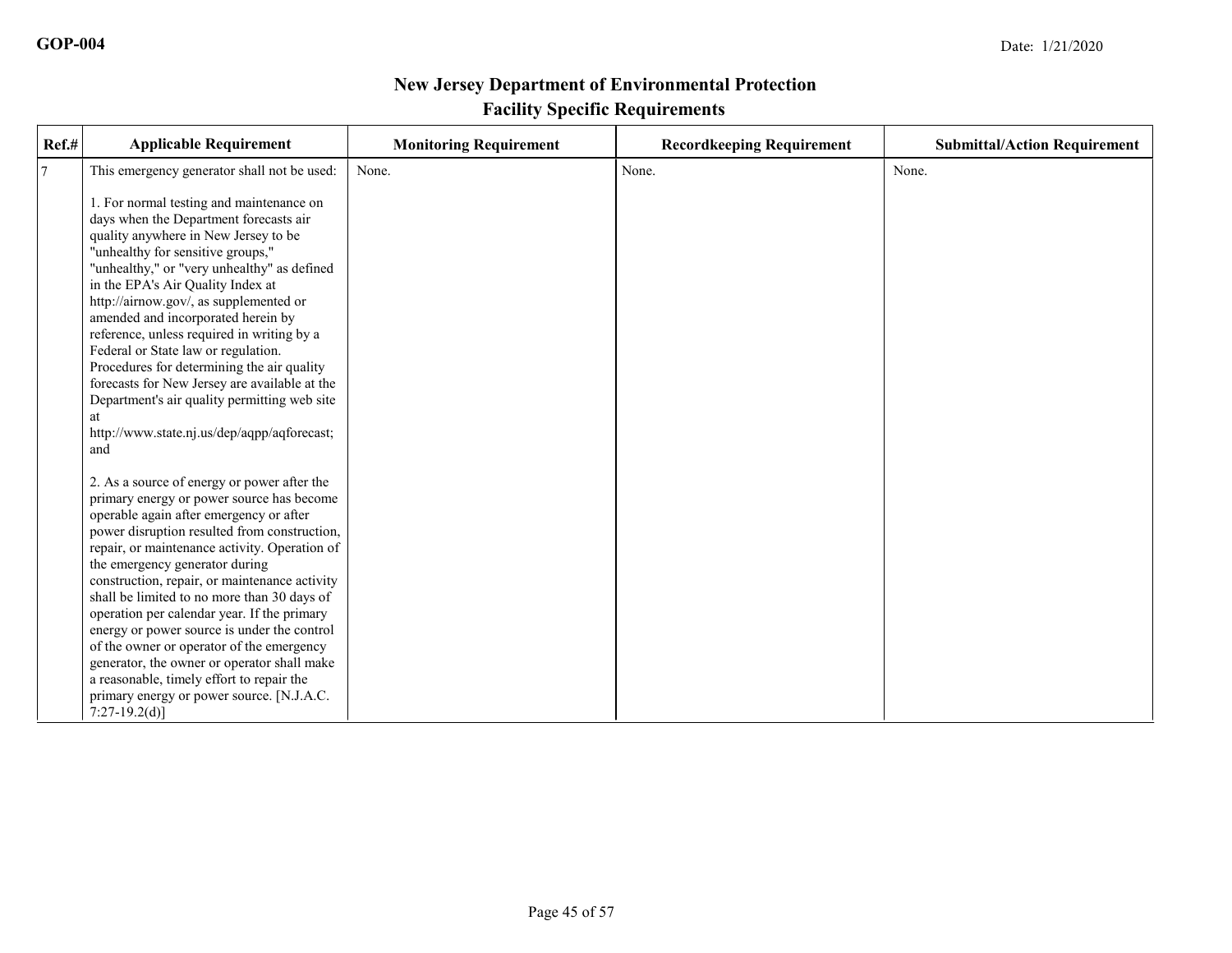| Ref.#   | <b>Applicable Requirement</b>                                                                                                                                                                            | <b>Monitoring Requirement</b>                                                               | <b>Recordkeeping Requirement</b>                                                                                                                                                                                                                                                                                                                                                                                                                                                                                                                                                                                                                                                                                                                                                                                                                                                                                                                                                                                                                                                                                                                                                                                                                                                                                                                                                                                                                                                                                                                                                                                                                                                                                                                                                                               | <b>Submittal/Action Requirement</b>                                                                                                                                                                                                                  |
|---------|----------------------------------------------------------------------------------------------------------------------------------------------------------------------------------------------------------|---------------------------------------------------------------------------------------------|----------------------------------------------------------------------------------------------------------------------------------------------------------------------------------------------------------------------------------------------------------------------------------------------------------------------------------------------------------------------------------------------------------------------------------------------------------------------------------------------------------------------------------------------------------------------------------------------------------------------------------------------------------------------------------------------------------------------------------------------------------------------------------------------------------------------------------------------------------------------------------------------------------------------------------------------------------------------------------------------------------------------------------------------------------------------------------------------------------------------------------------------------------------------------------------------------------------------------------------------------------------------------------------------------------------------------------------------------------------------------------------------------------------------------------------------------------------------------------------------------------------------------------------------------------------------------------------------------------------------------------------------------------------------------------------------------------------------------------------------------------------------------------------------------------------|------------------------------------------------------------------------------------------------------------------------------------------------------------------------------------------------------------------------------------------------------|
| $\,8\,$ | The Emergency Generator may be operated<br>at other locations (within the State of New<br>Jersey) only in the event of an emergency, as<br>defined at N.J.A.C. 7:27-19.1. [N.J.A.C.<br>$7:27-22.16(a)$ ] | Monitored by hour/time monitor upon<br>occurrence of event . [N.J.A.C.<br>$7:27-22.16(o)$ ] | Recordkeeping by manual logging of<br>parameter or storing data in a computer data<br>system upon occurrence of event.<br>1. For each time the emergency generator is<br>operated at a location other than the facility<br>for which it is originally permitted in the<br>event of an emergency, the Permittee of the<br>emergency generator shall record the<br>following: i) Document the location (name<br>of facility with address) where the<br>emergency generator is operated; ii)<br>Document the emergency that occurred and<br>describe whether the emergency was due to<br>internal or external loss of primary source of<br>energy at the location; iii) If emergency is<br>due to internal loss at the location,<br>document the damages to the primary source<br>of energy and the amount of time needed for<br>repairs; iv) Document the date(s) of<br>operation and the start up and shut down<br>time on each date; v) Document the total<br>operating time at the location based on the<br>generator's hour meter and the total amount<br>of fuel and fuel type used for the duration of<br>the emergency; vi)The name and contact<br>information of the operator of the<br>emergency generator at the location.<br>2. If a voltage reduction is the reason for the<br>use of the emergency generator, a copy of<br>the voltage reduction notification from PJM<br>or other documentation of the voltage<br>reduction.<br>The Permittee of the emergency generator<br>shall have the above records on site within<br>30 days of the occurrence of the emergency<br>event, maintain the record for a period of no<br>less than 5 years after the record was made,<br>and shall make the records readily available<br>to the Department or the EPA upon request.<br>$[N.J.A.C. 7:27-22.16(o)]$ | Submit notification: Upon occurrence of<br>event the Permittee of the emergency<br>generator must submit the Recordkeeping<br>Requirements to the Department within 30<br>days of the occurrence of the emergency<br>event. [N.J.A.C. 7:27-22.16(o)] |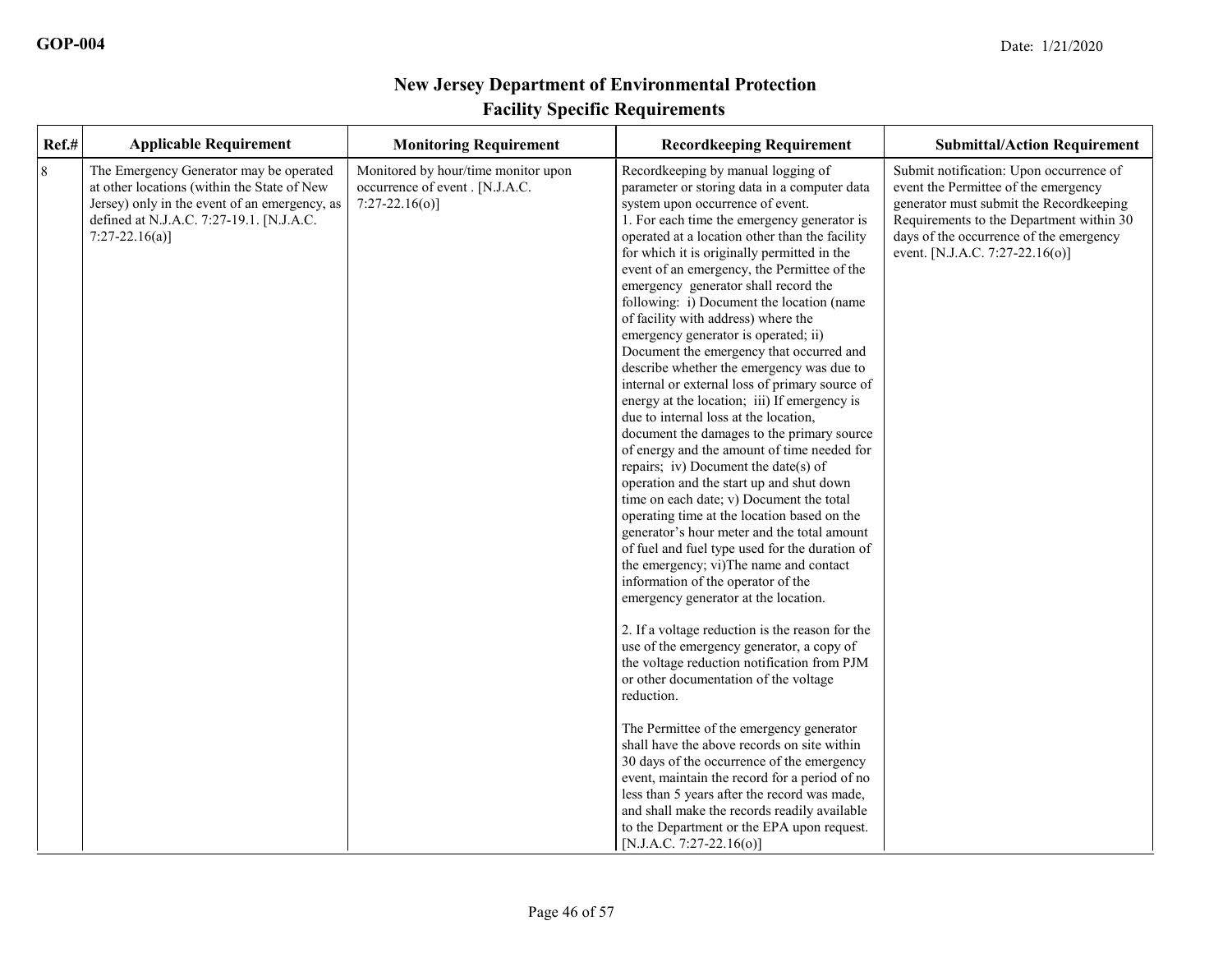| Ref.# | <b>Applicable Requirement</b>                                                                                                                                                                                                                                                                                                                                                                                                                                                                                                                                                                                                                                                                                                                                                                                                                                     | <b>Monitoring Requirement</b>                                                                                  | <b>Recordkeeping Requirement</b>                                                                                                                                                                                                                                                                                                                                                                                                                                                                                                                                                                                                | <b>Submittal/Action Requirement</b> |
|-------|-------------------------------------------------------------------------------------------------------------------------------------------------------------------------------------------------------------------------------------------------------------------------------------------------------------------------------------------------------------------------------------------------------------------------------------------------------------------------------------------------------------------------------------------------------------------------------------------------------------------------------------------------------------------------------------------------------------------------------------------------------------------------------------------------------------------------------------------------------------------|----------------------------------------------------------------------------------------------------------------|---------------------------------------------------------------------------------------------------------------------------------------------------------------------------------------------------------------------------------------------------------------------------------------------------------------------------------------------------------------------------------------------------------------------------------------------------------------------------------------------------------------------------------------------------------------------------------------------------------------------------------|-------------------------------------|
| 9     | Hours of Operation: The owner or operator<br>shall comply with the maximum normal<br>operating hours for normal testing and<br>maintenance, entered by the Permittee in the<br>General Operating Permit application, not to<br>exceed 100 hours per year. [N.J.A.C.<br>$7:27-22.16(a)$ ]                                                                                                                                                                                                                                                                                                                                                                                                                                                                                                                                                                          | Hours of Operation: Monitored by hour/time<br>monitor upon occurrence of event. [N.J.A.C.<br>$7:27-22.16(o)$ ] | Hours of Operation: Recordkeeping by<br>manual logging of parameter or storing data<br>in a computer data system upon occurrence<br>of event. The owner or operator shall<br>maintain on site and record the following<br>information:<br>For each time the emergency generator is<br>specifically operated for testing or<br>maintenance:<br>i. The reason for its operation;<br>ii. The date(s) of operation and the start<br>up and shut down time;<br>iii. The total operating time for testing or<br>maintenance based on the generator's hour<br>meter; and<br>iv. The name of the operator. [N.J.A.C.]<br>$7:27-19.11$ ] | None.                               |
| 10    | The owner or operator shall comply with the<br>hourly and annual emission limits in the<br>General Operating Permit application for the<br>following air contaminants (NOx, VOC,<br>CO, TSP and PM-10), except for emission<br>rates that are below reporting threshold of<br>0.05 lb/hr in Appendix to N.J.A.C. 7:27-22.<br>The annual emission limits are based on the<br>information entered by the Permittee in the<br>application, including maximum engine<br>power (kW); maximum engine power (HP);<br>maximum rated heat input<br>(MMBtu/hr-HHV); and the annual hours for<br>normal testing and maintenance<br>(Hours/year). The maximum emission rate<br>of SO2 based on the sulfur content of<br>natural gas or propane shall remain below<br>the reporting threshold of 0.05 lb/hr in<br>Appendix to N.J.A.C. 7:27-22. [N.J.A.C.<br>$7:27-22.16(a)$ ] | None.                                                                                                          | Other: The Permittee shall keep the<br>completed application showing the hourly<br>and annual emission rates, for the duration<br>of the General Operating Permit and make it<br>available to the Department upon<br>request. [N.J.A.C. 7:27-22.16(o)].                                                                                                                                                                                                                                                                                                                                                                         | None.                               |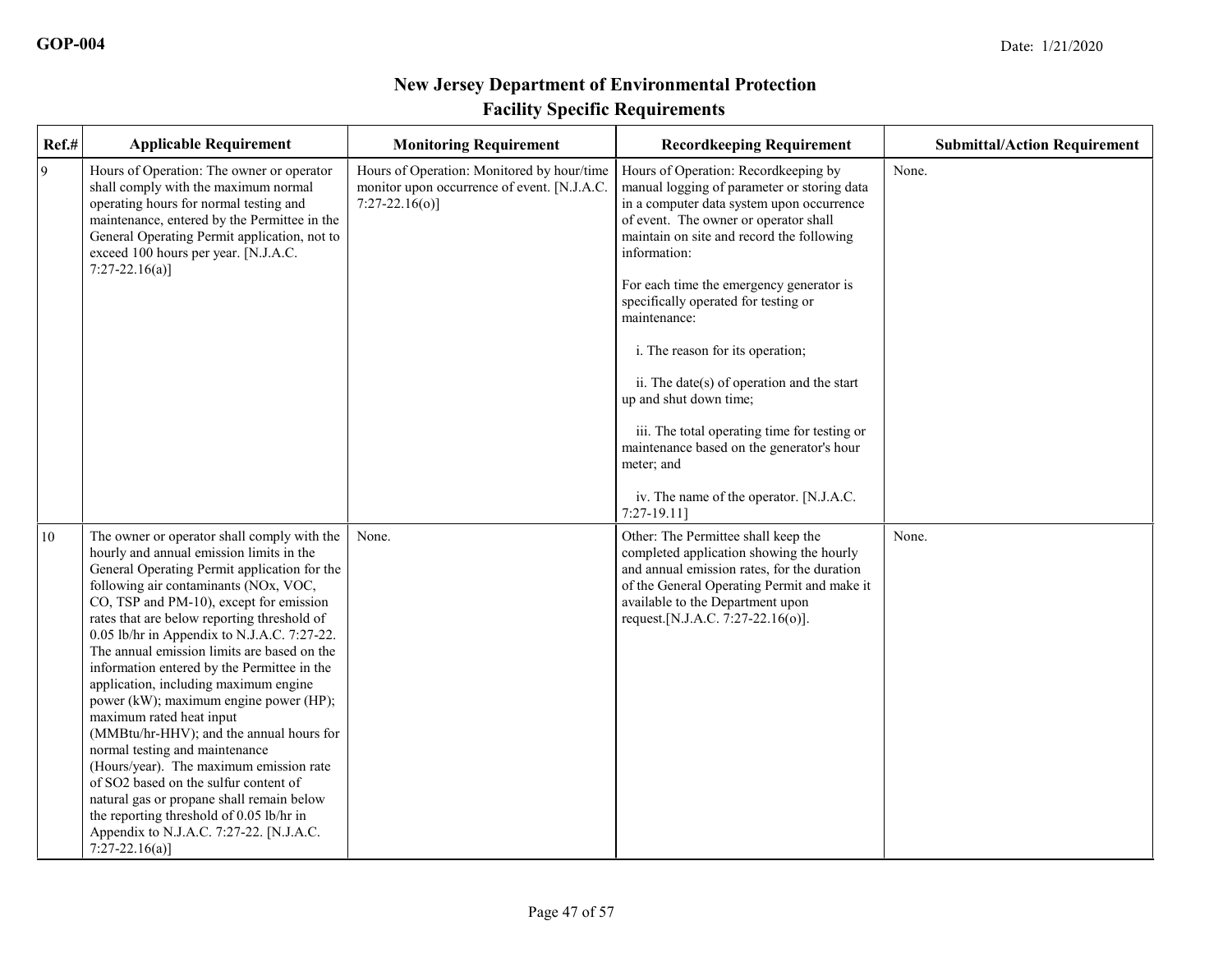| Ref.# | <b>Applicable Requirement</b>                                                                                                                                                                                                                                                                                                                                                                 | <b>Monitoring Requirement</b> | <b>Recordkeeping Requirement</b>                                                                                                                                                                                                                                                                                                              | <b>Submittal/Action Requirement</b> |
|-------|-----------------------------------------------------------------------------------------------------------------------------------------------------------------------------------------------------------------------------------------------------------------------------------------------------------------------------------------------------------------------------------------------|-------------------------------|-----------------------------------------------------------------------------------------------------------------------------------------------------------------------------------------------------------------------------------------------------------------------------------------------------------------------------------------------|-------------------------------------|
| 11    | The owner or operator shall submit an<br>annual statement certified in accordance<br>with N.J.A.C. 7:27-1.39 and signed by the<br>responsible official, as defined at N.J.A.C.<br>7:27-1.4. The Responsible Official shall<br>certify annually that the emergency<br>generator is operated in compliance with all<br>applicable requirements as defined in this<br>permit. [N.J.A.C. 7:27-22] | None.                         | None.                                                                                                                                                                                                                                                                                                                                         | None.                               |
| 12    | The owner or operator shall change the oil<br>and filter per manufacturer's recommended<br>procedures and maintenance schedule.<br>[N.J.A.C. 7:27-22.16(a)]                                                                                                                                                                                                                                   | None.                         | Other: The owner or operator must keep<br>records of the date and the hour meter<br>reading at the time of each oil and filter<br>replacement event. All records shall be<br>maintained for a period of no less than five<br>years and made readily accessible to the<br>Department upon request.[N.J.A.C.<br>$7:27-22.16(o)$ ].              | None.                               |
| 13    | The owner or operator shall inspect the<br>spark plugs per manufacturer's<br>recommended procedures and maintenance<br>schedule, and replace as necessary.<br>[N.J.A.C. 7:27-22.16(a)]                                                                                                                                                                                                        | None.                         | Other: The owner or operator must keep<br>records of the date and the hour meter<br>reading at the time of each spark plugs<br>inspection and/or replacement event. All<br>records shall be maintained for a period of<br>no less than five years and made readily<br>accessible to the Department upon<br>request. [N.J.A.C. 7:27-22.16(o)]. | None.                               |
| 14    | The owner or operator shall inspect all hoses<br>and belts per manufacturer's recommended<br>procedures and maintenance schedule, and<br>replace as necessary. [N.J.A.C.<br>$7:27-22.16(a)$                                                                                                                                                                                                   | None.                         | Other: The owner or operator must keep<br>records of the date and the hour meter<br>reading at the time of each hoses/belts<br>inspection and/or replacement event. All<br>records shall be maintained for a period of<br>no less than five years and made readily<br>accessible to the Department upon<br>request. [N.J.A.C. 7:27-22.16(o)]. | None.                               |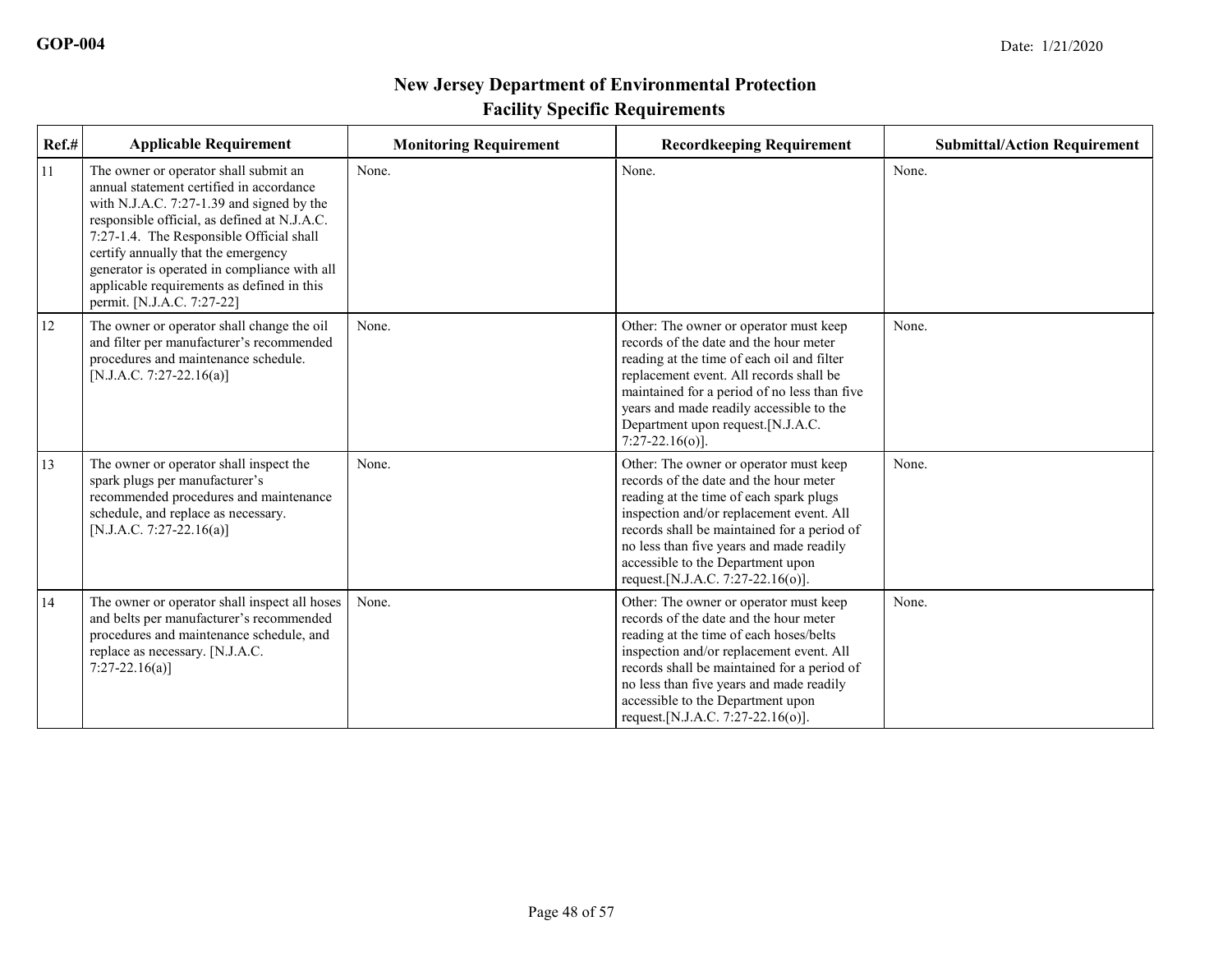| $Ref.$ # | <b>Applicable Requirement</b>                                                                                                                                                                                                                                                                                                                                                                                                                                               | <b>Monitoring Requirement</b>                                                                                                                                                                                                                                                                                                                                                                                                                                                                                                                                                                                                                                                                                                          | <b>Recordkeeping Requirement</b>                                                                                                                                                                                                                                                                                                                                                                                                                                                                                             | <b>Submittal/Action Requirement</b> |
|----------|-----------------------------------------------------------------------------------------------------------------------------------------------------------------------------------------------------------------------------------------------------------------------------------------------------------------------------------------------------------------------------------------------------------------------------------------------------------------------------|----------------------------------------------------------------------------------------------------------------------------------------------------------------------------------------------------------------------------------------------------------------------------------------------------------------------------------------------------------------------------------------------------------------------------------------------------------------------------------------------------------------------------------------------------------------------------------------------------------------------------------------------------------------------------------------------------------------------------------------|------------------------------------------------------------------------------------------------------------------------------------------------------------------------------------------------------------------------------------------------------------------------------------------------------------------------------------------------------------------------------------------------------------------------------------------------------------------------------------------------------------------------------|-------------------------------------|
| 15       | The owner or operator of an emergency SI<br>RICE constructed or reconstructed before<br>June 12, 2006 shall change oil and filter<br>every 500 hours of operation or annually,<br>whichever comes first, as prescribed in<br>Table 2d, item 5 to Subpart ZZZZ of 40<br>CFR 63 (MACT Subpart ZZZZ). [40 CFR<br>$63.6603(a)$ ]                                                                                                                                                | Other: The owner or operator shall change<br>oil and filter every 500 hours of operation or<br>annually, whichever comes first. The owner<br>or operator has an option of utilizing an oil<br>analysis program, at the same frequency<br>specified for changing the oil, in order to<br>extend the specified oil change requirement,<br>per 40 CFR $63.6625(i)$ . The owner or<br>operator must develop and follow a<br>maintenance plan which must provide to the<br>extent practicable for the maintenance and<br>operation of the engine in a manner<br>consistent with good air pollution control<br>practice for minimizing emissions, in<br>accordance with Table 6 item 9 to Subpart<br>ZZZZ of 40 CFR 63. [40 CFR 63.6640(a)]. | Recordkeeping by manual logging of<br>parameter or storing data in a computer data<br>system upon occurrence of event. The<br>owner or operator must keep records of the<br>oil and filter change. Each record must be<br>readily accessible for at least 5 years after<br>the date of each occurrence, measurement,<br>maintenance, corrective action, report, or<br>record, according to 40 CFR 63.6660(c) and<br>40 CFR 63.10(b)(1). [40 CFR<br>63.6655(e)(2)                                                             | None.                               |
| 16       | The owner or operator of an emergency SI<br>RICE constructed or reconstructed before<br>June 12, 2006 shall inspect spark plugs<br>every 1,000 hours of operation or annually,<br>whichever comes<br>first; and inspect all hoses and belts every<br>500 hours of operation or annually,<br>whichever comes first, and replace as<br>necessary, as prescribed in Table 2d, item 5b<br>and 5c to Subpart ZZZZ of 40 CFR 63<br>(MACT Subpart ZZZZ). [40 CFR<br>$63.6603(a)$ ] | Other: The owner or operator shall inspect<br>spark plugs every 1,000 hours of operation<br>or annually, whichever comes first; and<br>inspect all hoses and belts every 500 hours<br>of operation or annually, whichever comes<br>first, The owner or operator must develop<br>and follow a maintenance plan which must<br>provide to the extent practicable for the<br>maintenance and operation of the engine in<br>a manner consistent with good air pollution<br>control practice for minimizing emissions, in<br>accordance with Table 6 item 9 to Subpart<br>ZZZZ of 40 CFR 63. [40 CFR 63.6640(a)].                                                                                                                            | Recordkeeping by manual logging of<br>parameter or storing data in a computer data<br>system upon occurrence of event. The<br>owner or operator must keep records of the<br>maintenance procedures and spark plugs,<br>belt and hoses replacements events. Each<br>record must be readily accessible for at least<br>5 years after the date of each occurrence,<br>measurement, maintenance, corrective<br>action, report, or record, according to 40<br>CFR 63.6660(c) and 40 CFR 63.10(b)(1).<br>[40 CFR $63.6655(e)(2)$ ] | None.                               |
| 17       | The engine must be in compliance with all<br>applicable emission limitations and<br>operating limitations in Subpart ZZZZ of 40<br>CFR 63 at all times (MACT Subpart ZZZZ).<br>[40 CFR $63.6605(a)$ ]                                                                                                                                                                                                                                                                       | None.                                                                                                                                                                                                                                                                                                                                                                                                                                                                                                                                                                                                                                                                                                                                  | None.                                                                                                                                                                                                                                                                                                                                                                                                                                                                                                                        | None.                               |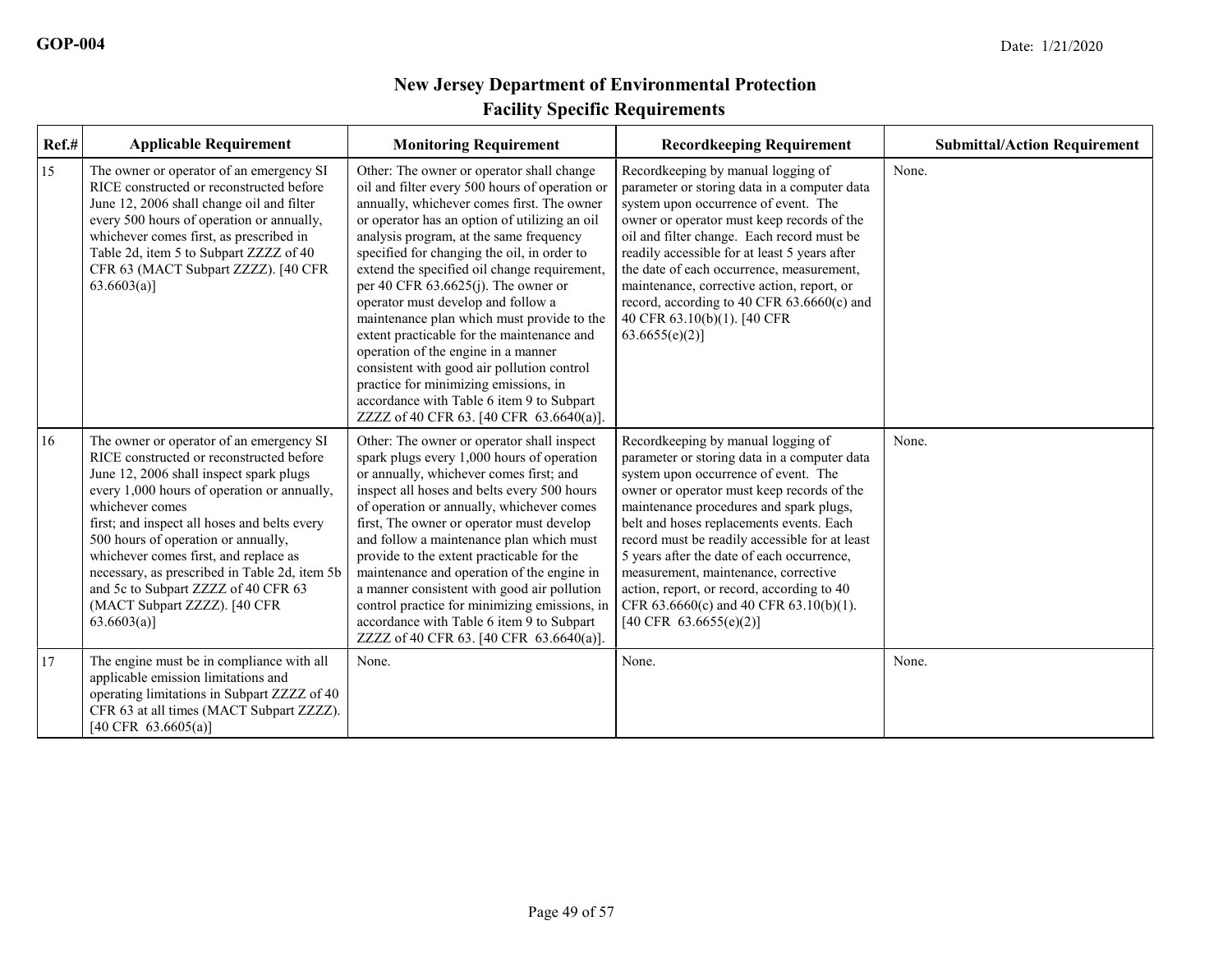| Ref.# | <b>Applicable Requirement</b>                                                                                                                                                                                                                                                                                                                                                                                                                                                                                                                  | <b>Monitoring Requirement</b>                                                                                                                                                                                                                                                                                                                                            | <b>Recordkeeping Requirement</b>                                                                                                                                                                                                                                                                                                                                        | <b>Submittal/Action Requirement</b> |
|-------|------------------------------------------------------------------------------------------------------------------------------------------------------------------------------------------------------------------------------------------------------------------------------------------------------------------------------------------------------------------------------------------------------------------------------------------------------------------------------------------------------------------------------------------------|--------------------------------------------------------------------------------------------------------------------------------------------------------------------------------------------------------------------------------------------------------------------------------------------------------------------------------------------------------------------------|-------------------------------------------------------------------------------------------------------------------------------------------------------------------------------------------------------------------------------------------------------------------------------------------------------------------------------------------------------------------------|-------------------------------------|
| 18    | At all times the owner or operator must<br>operate and maintain a RICE including<br>associated air pollution control equipment<br>and monitoring equipment, in a manner<br>consistent with safety and good air pollution<br>control practices for minimizing emissions<br>(MACT Subpart ZZZZ). [40 CFR<br>63.6605(b)                                                                                                                                                                                                                           | None.                                                                                                                                                                                                                                                                                                                                                                    | None.                                                                                                                                                                                                                                                                                                                                                                   | None.                               |
| 19    | An owner or operator of a stationary<br>emergency RICE must operate and maintain<br>the stationary RICE and after-treatment<br>control device (if any) according to the<br>manufacturer's emission-related written<br>instructions or the owner or operator must<br>develop a maintenance plan which must<br>provide to the extent practicable for the<br>maintenance and operation of the engine in<br>a manner consistent with good air pollution<br>control practice for minimizing emissions<br>(MACT Subpart ZZZZ). [40 CFR<br>63.6625(e) | Other: Monitored according to the<br>manufacturer's emission-related written<br>instructions or the maintenance plan<br>developed by the owner or operator. [40]<br>CFR $63.6625(e)$ ].                                                                                                                                                                                  | Other: The owner or operator must keep<br>records of the maintenance procedures. Each<br>record must be readily accessible for at least<br>5 years after the date of each occurrence,<br>measurement, maintenance, corrective<br>action, report, or record, according to 40<br>CFR 63.6660(c) and 40 CFR 63.10(b)(1).<br>$[40 \text{ CFR } 63.6655(e)].$                | None.                               |
| 20    | The owner or operator must minimize the<br>engine's time spent at idle during startup and<br>minimize the engine's startup time to a<br>period needed for appropriate and safe<br>loading of the engine, not to exceed 30<br>minutes (MACT Subpart ZZZZ). [40 CFR<br>63.6625(h)                                                                                                                                                                                                                                                                | Other: The owner or operator must develop<br>and follow a maintenance plan which must<br>provide to the extent practicable for the<br>maintenance and operation of the engine in<br>a manner consistent with good air pollution<br>control practice for minimizing emissions, in<br>accordance with Table 6 item 9 to Subpart<br>ZZZZ of 40 CFR 63. [40 CFR 63.6640(a)]. | Other: The owner or operator must keep<br>records of the maintenance procedures and<br>replacements events. Each record must be<br>readily accessible for at least 5 years after<br>the date of each occurrence, measurement,<br>maintenance, corrective action, report, or<br>record, according to 40 CFR $63.6660(c)$ and<br>40 CFR 63.10(b)(1). [40 CFR 63.6655(e)]. | None.                               |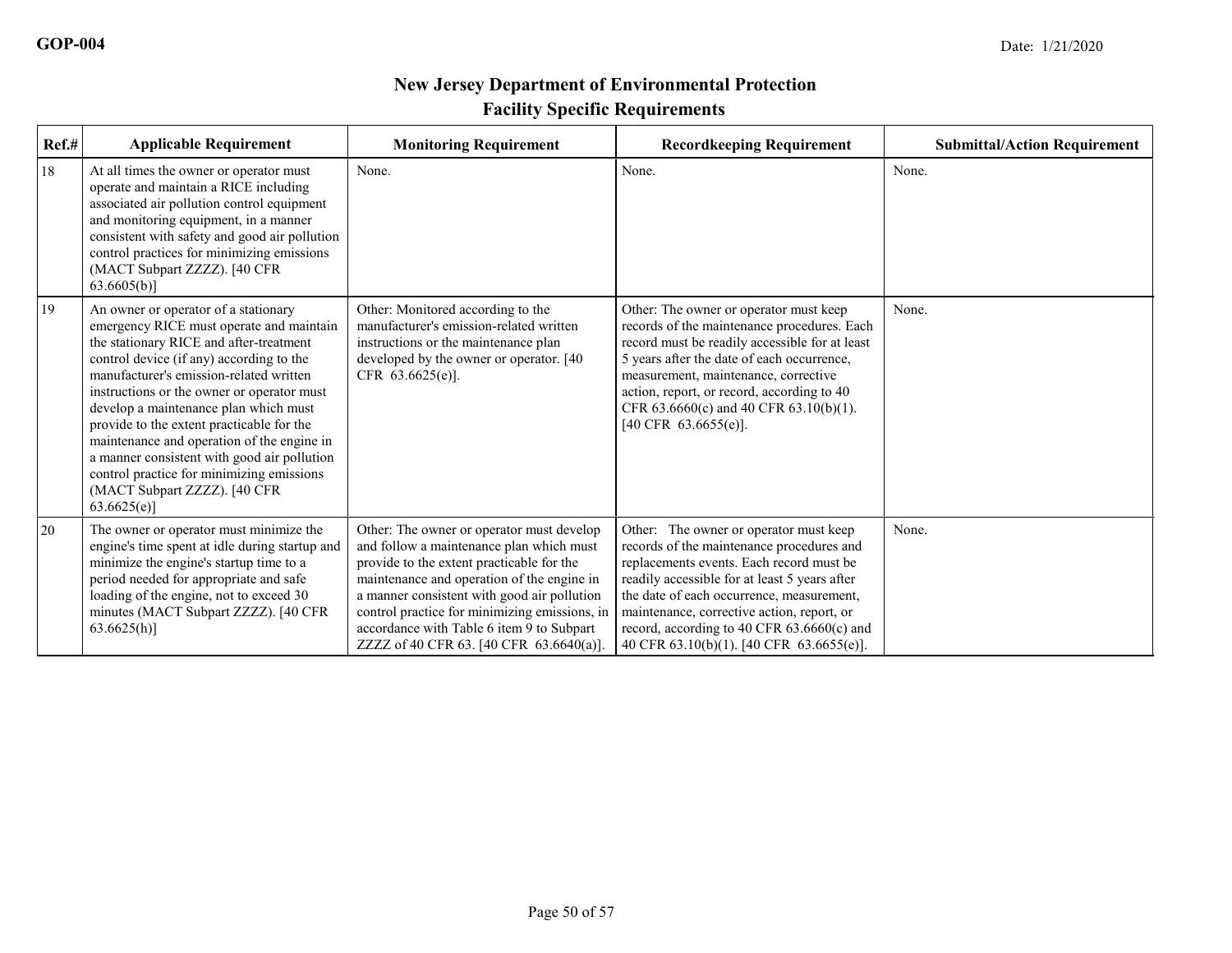| Ref.# | <b>Applicable Requirement</b>                                                                                                                                                                                                                                                                                                                                                                                                                                                                                                                                                                                                                                                                                                                                                                                                                    | <b>Monitoring Requirement</b>                                                                                                                                                                                                             | <b>Recordkeeping Requirement</b>                                                                                                                                                                                                                                                                                                                                                                                                                                                                     | <b>Submittal/Action Requirement</b> |
|-------|--------------------------------------------------------------------------------------------------------------------------------------------------------------------------------------------------------------------------------------------------------------------------------------------------------------------------------------------------------------------------------------------------------------------------------------------------------------------------------------------------------------------------------------------------------------------------------------------------------------------------------------------------------------------------------------------------------------------------------------------------------------------------------------------------------------------------------------------------|-------------------------------------------------------------------------------------------------------------------------------------------------------------------------------------------------------------------------------------------|------------------------------------------------------------------------------------------------------------------------------------------------------------------------------------------------------------------------------------------------------------------------------------------------------------------------------------------------------------------------------------------------------------------------------------------------------------------------------------------------------|-------------------------------------|
| 21    | The owner or operator may operate an<br>emergency stationary RICE for the purpose<br>of maintenance checks and readiness testing,<br>provided that the tests are recommended by<br>Federal, State or local government, the<br>manufacturer, the vendor, or the insurance<br>company associated with the engine.<br>Maintenance checks and readiness testing of<br>such units is limited to 100 hours per year.<br>The owner or operator may petition the<br>Administrator for approval of additional<br>hours to be used for maintenance checks and<br>readiness testing, but a petition is not<br>required if the owner or operator maintains<br>records indicating that federal, state, or local<br>standards require maintenance and testing of<br>emergency RICE beyond 100 hours per year<br>(MACT Subpart ZZZZ). [40 CFR<br>63.6640(f)(2i) | Monitored by hour/time monitor<br>continuously. The owner or operator of an<br>emergency stationary internal combustion<br>engine must install a non-resettable hour<br>meter if one is not already installed. [40]<br>CFR $63.6625(f)$ ] | Recordkeeping by manual logging of<br>parameter or storing data in a computer data<br>system annually. The owner or operator<br>must keep records of the hours of operation<br>of the engine that is recorded through the<br>non-resettable hour meter. The owner or<br>operator must document how many hours<br>are spent for emergency operation, including<br>what classified the operation as emergency<br>and how many hours are spent for<br>non-emergency operation. [40 CFR<br>63.6655(f)(2) | None.                               |
| 22    | The owner or operator shall comply with the<br>General Provisions as shown in Table 8 to<br>Subpart ZZZZ of 40 CFR 63 that apply to<br>an existing emergency or black start SI<br>RICE constructed or reconstructed before<br>June 12, 2006 and located at an area source<br>of HAP emissions except for a residential,<br>commercial, or institutional emergency<br>stationary RICE (MACT Subpart ZZZZ).<br>[40 CFR 63.6665]                                                                                                                                                                                                                                                                                                                                                                                                                    | None.                                                                                                                                                                                                                                     | None.                                                                                                                                                                                                                                                                                                                                                                                                                                                                                                | None.                               |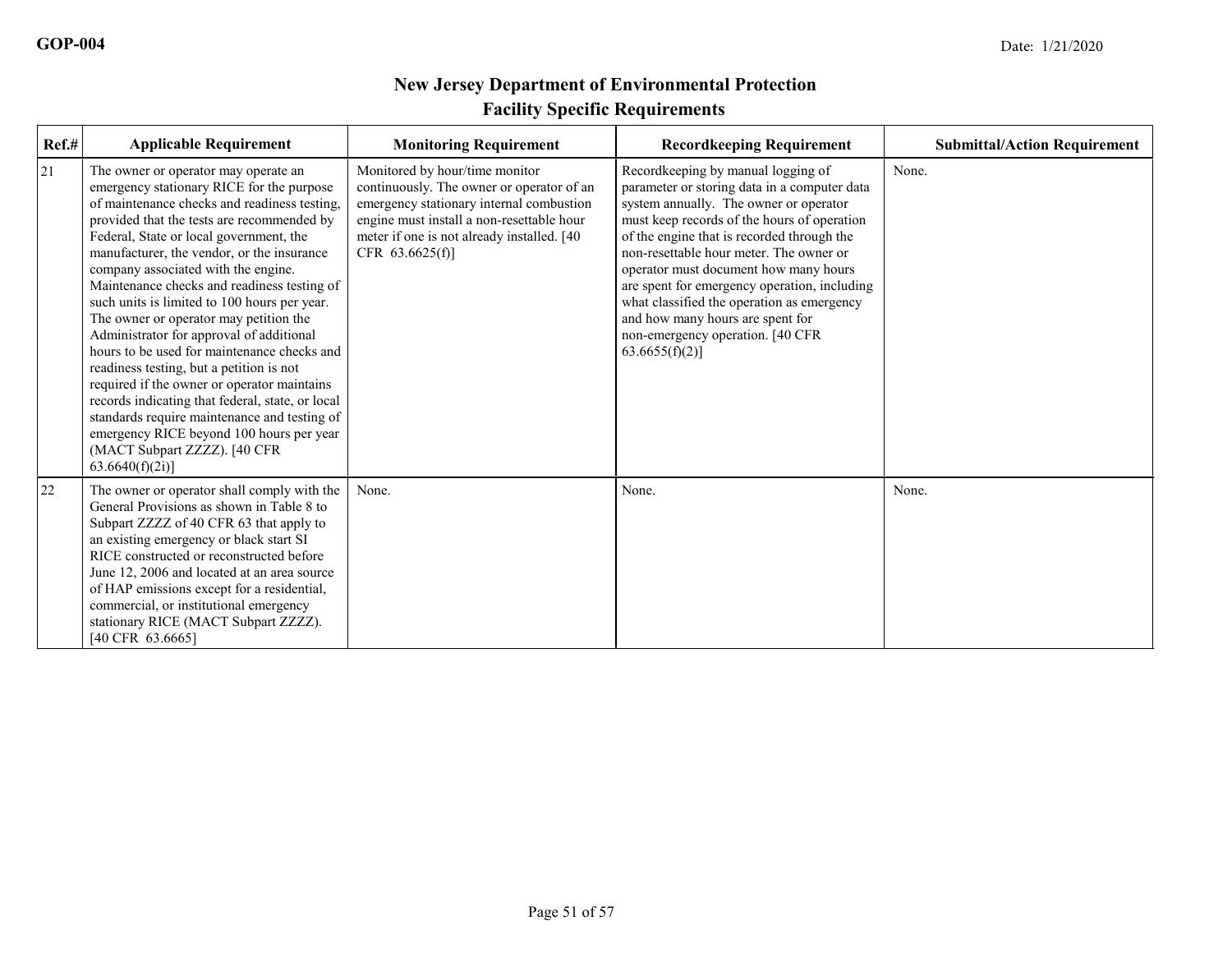# **New Jersey Department of Environmental Protection**

**Facility Specific Requirements**

**Emission Unit:Emergency Generator constructed on or after June 12, 2006 and before January 1, 2009**

**Operating Scenario:Emergency Generator, SI RICE, incl. a Commercial, Institutional or Residential Emergency Stationary RICE, Natural Gas or**

**Propane**

| Ref.#          | <b>Applicable Requirement</b>                                                                                                                                                                                                       | <b>Monitoring Requirement</b> | <b>Recordkeeping Requirement</b>                                                                                                                                                                                                          | <b>Submittal/Action Requirement</b> |
|----------------|-------------------------------------------------------------------------------------------------------------------------------------------------------------------------------------------------------------------------------------|-------------------------------|-------------------------------------------------------------------------------------------------------------------------------------------------------------------------------------------------------------------------------------------|-------------------------------------|
|                | The owner or operator shall comply with all<br>conditions contained in the document<br>"General Procedures for General Operating<br>Permits", posted at<br>http://www.nj.gov/dep/aqpp. [N.J.A.C.<br>$7:27-22.16(a)$                 | None.                         | None.                                                                                                                                                                                                                                     | None.                               |
| $\overline{2}$ | Opacity $\leq$ 20 %, exclusive of visible<br>condensed water vapor, except for a period<br>of not longer than 10 consecutive seconds.<br>$[N.J.A.C. 7:27-3.5]$                                                                      | None.                         | None.                                                                                                                                                                                                                                     | None.                               |
| $\overline{3}$ | Particulate emission limit from the<br>combustion of fuel based on the rated heat<br>input of source. [N.J.A.C. 7:27-4.2(a)]                                                                                                        | None.                         | None.                                                                                                                                                                                                                                     | None.                               |
| 4              | The owner or operator shall keep records of<br>engine manufacturer data for the life of the<br>equipment showing the rated Maximum<br>Gross Heat Input, Maximum Engine Power,<br>and Manufacture Date. [N.J.A.C.<br>$7:27-22.16(a)$ | None.                         | Other: The owner or operator shall keep<br>records of engine manufacturer data for the<br>life of the equipment showing the rated<br>Maximum Gross Heat Input, Maximum<br>Engine Power, and Manufacture<br>Date.[N.J.A.C. 7:27-22.16(o)]. | None.                               |
| 5              | Generator fuel limited to natural gas or<br>propane. [N.J.A.C. 7:27-22.16(a)]                                                                                                                                                       | None.                         | None.                                                                                                                                                                                                                                     | None.                               |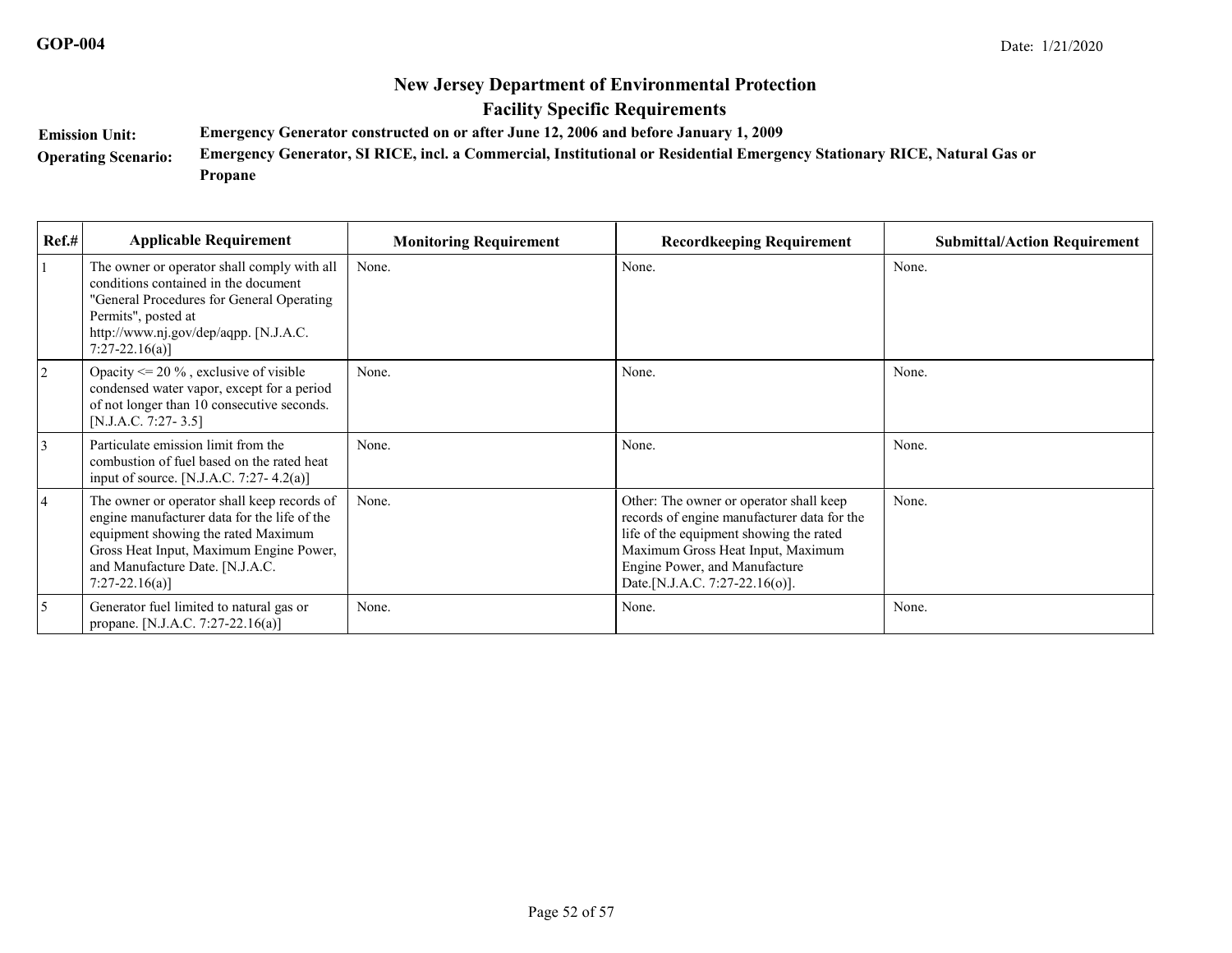| Ref.#          | <b>Applicable Requirement</b>                                                                                                                                                                                                                                                                                                                                                                                                                                                                                                                                                                                                                                                                                                                                                                                                                                                                                                                                                                                                 | <b>Monitoring Requirement</b>                                                                                                                                                                                                                                                                                                                                                                                                                                                                                                                                                                                                                                                                                                                                                                                                                                                                   | <b>Recordkeeping Requirement</b>                                                                                                                                                                                                                                                                                                                                                                                                                                                                                                                                                                                                                                                                                                                                                                                                                                                                                                                                                                                                                                                                                                                                                                                                                                                                                                                                                                                                                                                                                                                                                                                                                                                                             | <b>Submittal/Action Requirement</b> |
|----------------|-------------------------------------------------------------------------------------------------------------------------------------------------------------------------------------------------------------------------------------------------------------------------------------------------------------------------------------------------------------------------------------------------------------------------------------------------------------------------------------------------------------------------------------------------------------------------------------------------------------------------------------------------------------------------------------------------------------------------------------------------------------------------------------------------------------------------------------------------------------------------------------------------------------------------------------------------------------------------------------------------------------------------------|-------------------------------------------------------------------------------------------------------------------------------------------------------------------------------------------------------------------------------------------------------------------------------------------------------------------------------------------------------------------------------------------------------------------------------------------------------------------------------------------------------------------------------------------------------------------------------------------------------------------------------------------------------------------------------------------------------------------------------------------------------------------------------------------------------------------------------------------------------------------------------------------------|--------------------------------------------------------------------------------------------------------------------------------------------------------------------------------------------------------------------------------------------------------------------------------------------------------------------------------------------------------------------------------------------------------------------------------------------------------------------------------------------------------------------------------------------------------------------------------------------------------------------------------------------------------------------------------------------------------------------------------------------------------------------------------------------------------------------------------------------------------------------------------------------------------------------------------------------------------------------------------------------------------------------------------------------------------------------------------------------------------------------------------------------------------------------------------------------------------------------------------------------------------------------------------------------------------------------------------------------------------------------------------------------------------------------------------------------------------------------------------------------------------------------------------------------------------------------------------------------------------------------------------------------------------------------------------------------------------------|-------------------------------------|
| $\overline{6}$ | The emergency generator shall be located at<br>the facility and produce mechanical or<br>thermal energy, or electrical power<br>exclusively for use at the facility. This<br>emergency generator shall be operated only:<br>1. During the performance of normal testing<br>and maintenance procedures, as<br>recommended in writing by the<br>manufacturer and/or as required in writing<br>by a Federal or State law or regulation,<br>2. When there is power outage or the<br>primary source of mechanical or thermal<br>energy fails because of an emergency, or<br>when the power disruption resulted from<br>construction, repair, or maintenance activity<br>(CRM) at the facility. Operation of the<br>emergency generator under construction,<br>repair, or maintenance activity is limited to<br>30 days in any calendar year; or<br>3. When there is a voltage reduction issued<br>by PJM and posted on the PJM internet<br>website (www.pjm.com) under the<br>"emergency procedures" menu.<br>[N.J.A.C. 7:27-19.1] | Monitored by hour/time monitor<br>continuously. The owner or operator shall<br>install, calibrate and maintain a<br>non-resettable hour meter in accordance<br>with the manufacturer's specifications.<br>In addition, the owner or operator shall<br>monitor, once per month, the total operating<br>time from the generator's hour meter; hours<br>of operation for emergency use; hours of<br>operation for testing and maintenance; and<br>the total fuel usage calculated by the<br>following:<br>Fuel Usage (Cubic feet per month) = $(Hours)$<br>of operation per month) x (Maximum<br>emergency generator fuel usage rate in cubic<br>feet per hour).<br>Hours of operation for emergency use (per<br>$month$ ) = (The monthly total operating time<br>from the generator's hour meter) - (The<br>monthly total operating time for testing or<br>maintenance). [N.J.A.C. 7:27-22.16(o)] | Recordkeeping by manual logging of<br>parameter or storing data in a computer data<br>system at the approved frequency. The<br>owner or operator shall maintain on site and<br>record in a logbook or computer data<br>system, the following information:<br>1. Once per month, the total operating time<br>from the generator's hour meter, the fuel<br>usage (cubic feet per month) and the hours<br>of operation for emergency use (per month),<br>and during power disruption from CRM.<br>Document if the emergency use was due to<br>internal or external loss of primary source of<br>energy, or due to a fire or flood. If internal<br>loss at the facility, document the emergency<br>and/or CRM that occurred, the damages to<br>the primary source of energy and the amount<br>of time needed for repairs.<br>2. For each time the emergency generator is<br>specifically operated for testing or<br>maintenance:<br>i. The reason for its operation;<br>ii. The date(s) of operation and the start<br>up and shut down time;<br>iii. The total operating time for testing or<br>maintenance based on the generator's hour<br>meter; and<br>iv. The name of the operator; and<br>3. If a voltage reduction is the reason for the<br>use of the emergency generator, a copy of<br>the voltage reduction notification from PJM<br>or other documentation of the voltage<br>reduction.<br>The owner or operator of an emergency<br>generator shall maintain the above records<br>for a period no less than 5 years after the<br>record was made and shall make the records<br>readily available to the Department or the<br>EPA upon request. [N.J.A.C. 7:27-22.16(o)]<br>and. [N.J.A.C. 7:27-19.11] | None.                               |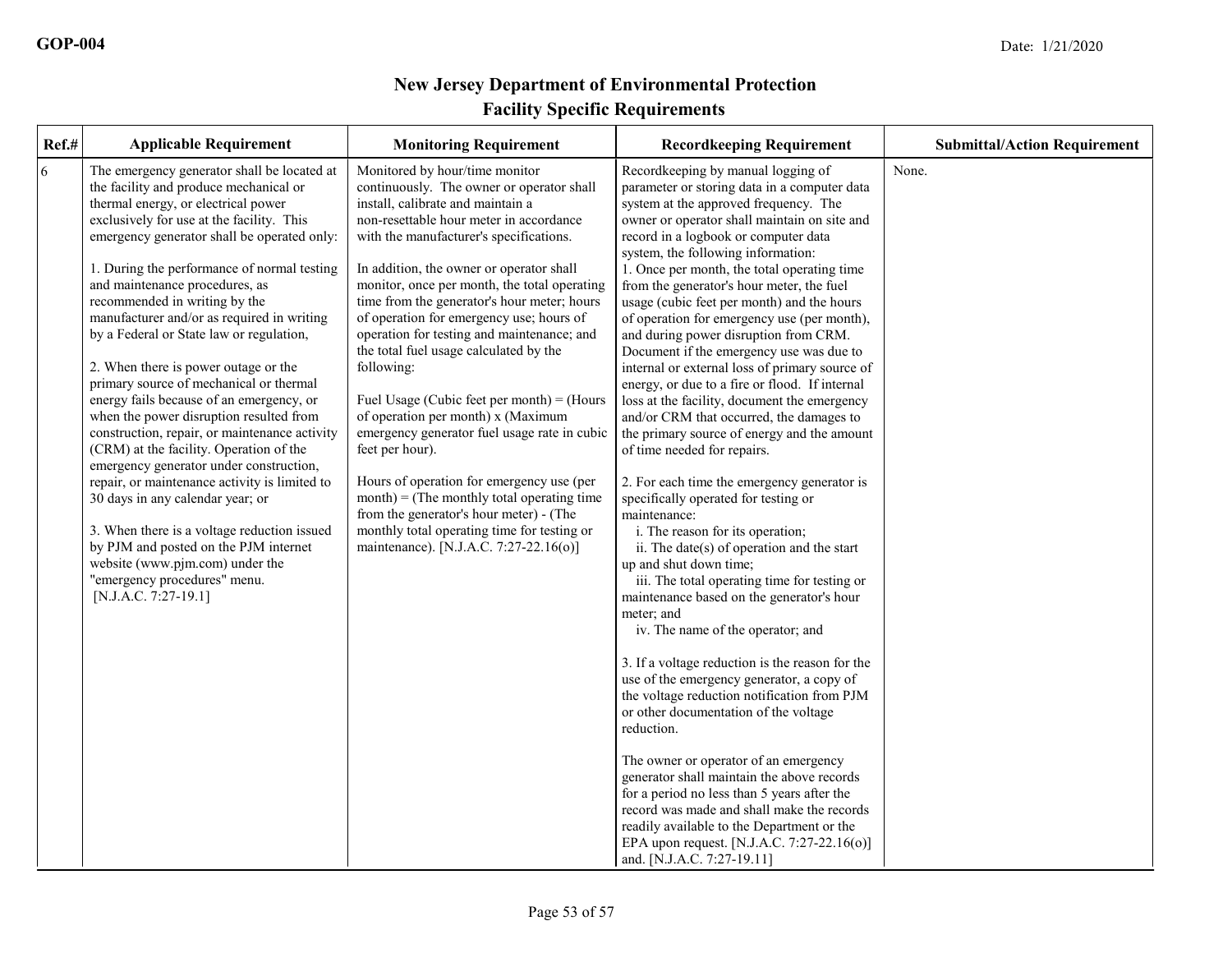| $Ref.$ # | <b>Applicable Requirement</b>                                                                                                                                                                                                                                                                                                                                                                                                                                                                                                                                                                                                                                                 | <b>Monitoring Requirement</b> | <b>Recordkeeping Requirement</b> | <b>Submittal/Action Requirement</b> |
|----------|-------------------------------------------------------------------------------------------------------------------------------------------------------------------------------------------------------------------------------------------------------------------------------------------------------------------------------------------------------------------------------------------------------------------------------------------------------------------------------------------------------------------------------------------------------------------------------------------------------------------------------------------------------------------------------|-------------------------------|----------------------------------|-------------------------------------|
| 7        | This emergency generator shall not be used:                                                                                                                                                                                                                                                                                                                                                                                                                                                                                                                                                                                                                                   | None.                         | None.                            | None.                               |
|          | 1. For normal testing and maintenance on<br>days when the Department forecasts air<br>quality anywhere in New Jersey to be<br>"unhealthy for sensitive groups,"<br>"unhealthy," or "very unhealthy" as defined<br>in the EPA's Air Quality Index at<br>http://airnow.gov/, as supplemented or<br>amended and incorporated herein by<br>reference, unless required in writing by a<br>Federal or State law or regulation.<br>Procedures for determining the air quality<br>forecasts for New Jersey are available at the<br>Department's air quality permitting web site<br>at<br>http://www.state.nj.us/dep/aqpp/aqforecast;<br>and                                           |                               |                                  |                                     |
|          | 2. As a source of energy or power after the<br>primary energy or power source has become<br>operable again after emergency or after<br>power disruption resulted from construction,<br>repair, or maintenance activity. Operation of<br>the emergency generator during<br>construction, repair, or maintenance activity<br>shall be limited to no more than 30 days of<br>operation per calendar year. If the primary<br>energy or power source is under the control<br>of the owner or operator of the emergency<br>generator, the owner or operator shall make<br>a reasonable, timely effort to repair the<br>primary energy or power source. [N.J.A.C.]<br>$7:27-19.2(d)$ |                               |                                  |                                     |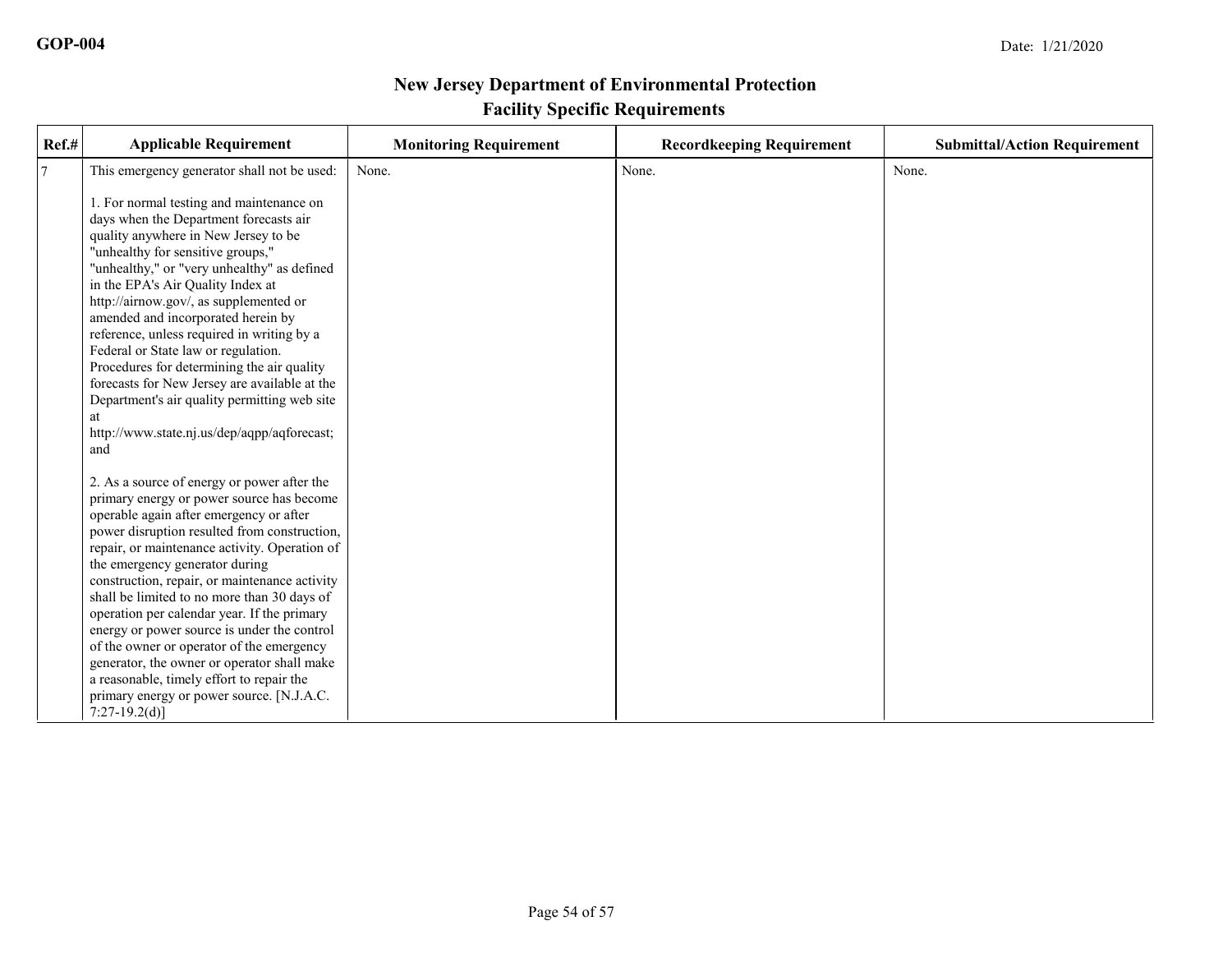| Ref.#   | <b>Applicable Requirement</b>                                                                                                                                                                            | <b>Monitoring Requirement</b>                                                               | <b>Recordkeeping Requirement</b>                                                                                                                                                                                                                                                                                                                                                                                                                                                                                                                                                                                                                                                                                                                                                                                                                                                                                                                                                                                                                                                                                                                                                                                                                                                                                                                                                                                                                                                                                                                                                                                                                                                                                                                                                                               | <b>Submittal/Action Requirement</b>                                                                                                                                                                                                                  |
|---------|----------------------------------------------------------------------------------------------------------------------------------------------------------------------------------------------------------|---------------------------------------------------------------------------------------------|----------------------------------------------------------------------------------------------------------------------------------------------------------------------------------------------------------------------------------------------------------------------------------------------------------------------------------------------------------------------------------------------------------------------------------------------------------------------------------------------------------------------------------------------------------------------------------------------------------------------------------------------------------------------------------------------------------------------------------------------------------------------------------------------------------------------------------------------------------------------------------------------------------------------------------------------------------------------------------------------------------------------------------------------------------------------------------------------------------------------------------------------------------------------------------------------------------------------------------------------------------------------------------------------------------------------------------------------------------------------------------------------------------------------------------------------------------------------------------------------------------------------------------------------------------------------------------------------------------------------------------------------------------------------------------------------------------------------------------------------------------------------------------------------------------------|------------------------------------------------------------------------------------------------------------------------------------------------------------------------------------------------------------------------------------------------------|
| $\,8\,$ | The Emergency Generator may be operated<br>at other locations (within the State of New<br>Jersey) only in the event of an emergency, as<br>defined at N.J.A.C. 7:27-19.1. [N.J.A.C.<br>$7:27-22.16(a)$ ] | Monitored by hour/time monitor upon<br>occurrence of event . [N.J.A.C.<br>$7:27-22.16(o)$ ] | Recordkeeping by manual logging of<br>parameter or storing data in a computer data<br>system upon occurrence of event.<br>1. For each time the emergency generator is<br>operated at a location other than the facility<br>for which it is originally permitted in the<br>event of an emergency, the Permittee of the<br>emergency generator shall record the<br>following: i) Document the location (name<br>of facility with address) where the<br>emergency generator is operated; ii)<br>Document the emergency that occurred and<br>describe whether the emergency was due to<br>internal or external loss of primary source of<br>energy at the location; iii) If emergency is<br>due to internal loss at the location,<br>document the damages to the primary source<br>of energy and the amount of time needed for<br>repairs; iv) Document the date(s) of<br>operation and the start up and shut down<br>time on each date; v) Document the total<br>operating time at the location based on the<br>generator's hour meter and the total amount<br>of fuel and fuel type used for the duration of<br>the emergency; vi)The name and contact<br>information of the operator of the<br>emergency generator at the location.<br>2. If a voltage reduction is the reason for the<br>use of the emergency generator, a copy of<br>the voltage reduction notification from PJM<br>or other documentation of the voltage<br>reduction.<br>The Permittee of the emergency generator<br>shall have the above records on site within<br>30 days of the occurrence of the emergency<br>event, maintain the record for a period of no<br>less than 5 years after the record was made,<br>and shall make the records readily available<br>to the Department or the EPA upon request.<br>$[N.J.A.C. 7:27-22.16(o)]$ | Submit notification: Upon occurrence of<br>event the Permittee of the emergency<br>generator must submit the Recordkeeping<br>Requirements to the Department within 30<br>days of the occurrence of the emergency<br>event. [N.J.A.C. 7:27-22.16(o)] |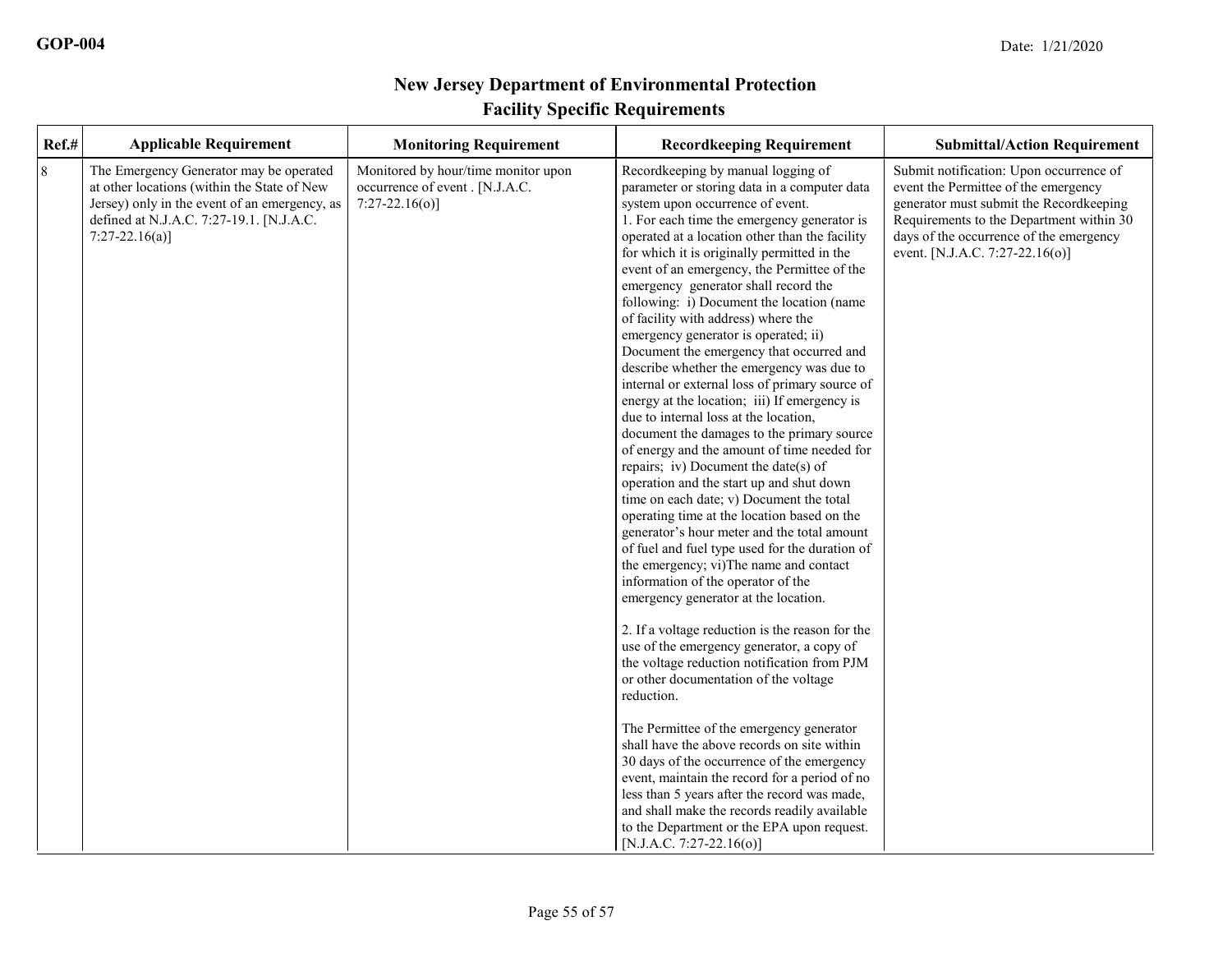| Ref.# | <b>Applicable Requirement</b>                                                                                                                                                                                                                                                                                                                                                                                                                                                                                                                                                                                                                                                                                                                                                                                                                                     | <b>Monitoring Requirement</b>                                                                                  | <b>Recordkeeping Requirement</b>                                                                                                                                                                                                                                                                                                                                                                                                                                                                                                                                                                                                | <b>Submittal/Action Requirement</b> |
|-------|-------------------------------------------------------------------------------------------------------------------------------------------------------------------------------------------------------------------------------------------------------------------------------------------------------------------------------------------------------------------------------------------------------------------------------------------------------------------------------------------------------------------------------------------------------------------------------------------------------------------------------------------------------------------------------------------------------------------------------------------------------------------------------------------------------------------------------------------------------------------|----------------------------------------------------------------------------------------------------------------|---------------------------------------------------------------------------------------------------------------------------------------------------------------------------------------------------------------------------------------------------------------------------------------------------------------------------------------------------------------------------------------------------------------------------------------------------------------------------------------------------------------------------------------------------------------------------------------------------------------------------------|-------------------------------------|
| 9     | Hours of Operation: The owner or operator<br>shall comply with the maximum normal<br>operating hours for normal testing and<br>maintenance, entered by the Permittee in the<br>General Operating Permit application, not to<br>exceed 100 hours per year. [N.J.A.C.<br>$7:27-22.16(a)$ ]                                                                                                                                                                                                                                                                                                                                                                                                                                                                                                                                                                          | Hours of Operation: Monitored by hour/time<br>monitor upon occurrence of event. [N.J.A.C.<br>$7:27-22.16(o)$ ] | Hours of Operation: Recordkeeping by<br>manual logging of parameter or storing data<br>in a computer data system upon occurrence<br>of event. The owner or operator shall<br>maintain on site and record the following<br>information:<br>For each time the emergency generator is<br>specifically operated for testing or<br>maintenance:<br>i. The reason for its operation;<br>ii. The date(s) of operation and the start<br>up and shut down time;<br>iii. The total operating time for testing or<br>maintenance based on the generator's hour<br>meter; and<br>iv. The name of the operator. [N.J.A.C.]<br>$7:27-19.11$ ] | None.                               |
| 10    | The owner or operator shall comply with the<br>hourly and annual emission limits in the<br>General Operating Permit application for the<br>following air contaminants (NOx, VOC,<br>CO, TSP and PM-10), except for emission<br>rates that are below reporting threshold of<br>0.05 lb/hr in Appendix to N.J.A.C. 7:27-22.<br>The annual emission limits are based on the<br>information entered by the Permittee in the<br>application, including maximum engine<br>power (kW); maximum engine power (HP);<br>maximum rated heat input<br>(MMBtu/hr-HHV); and the annual hours for<br>normal testing and maintenance<br>(Hours/year). The maximum emission rate<br>of SO2 based on the sulfur content of<br>natural gas or propane shall remain below<br>the reporting threshold of 0.05 lb/hr in<br>Appendix to N.J.A.C. 7:27-22. [N.J.A.C.<br>$7:27-22.16(a)$ ] | None.                                                                                                          | Other: The Permittee shall keep the<br>completed application showing the hourly<br>and annual emission rates, for the duration<br>of the General Operating Permit and make it<br>available to the Department upon<br>request. [N.J.A.C. 7:27-22.16(o)].                                                                                                                                                                                                                                                                                                                                                                         | None.                               |